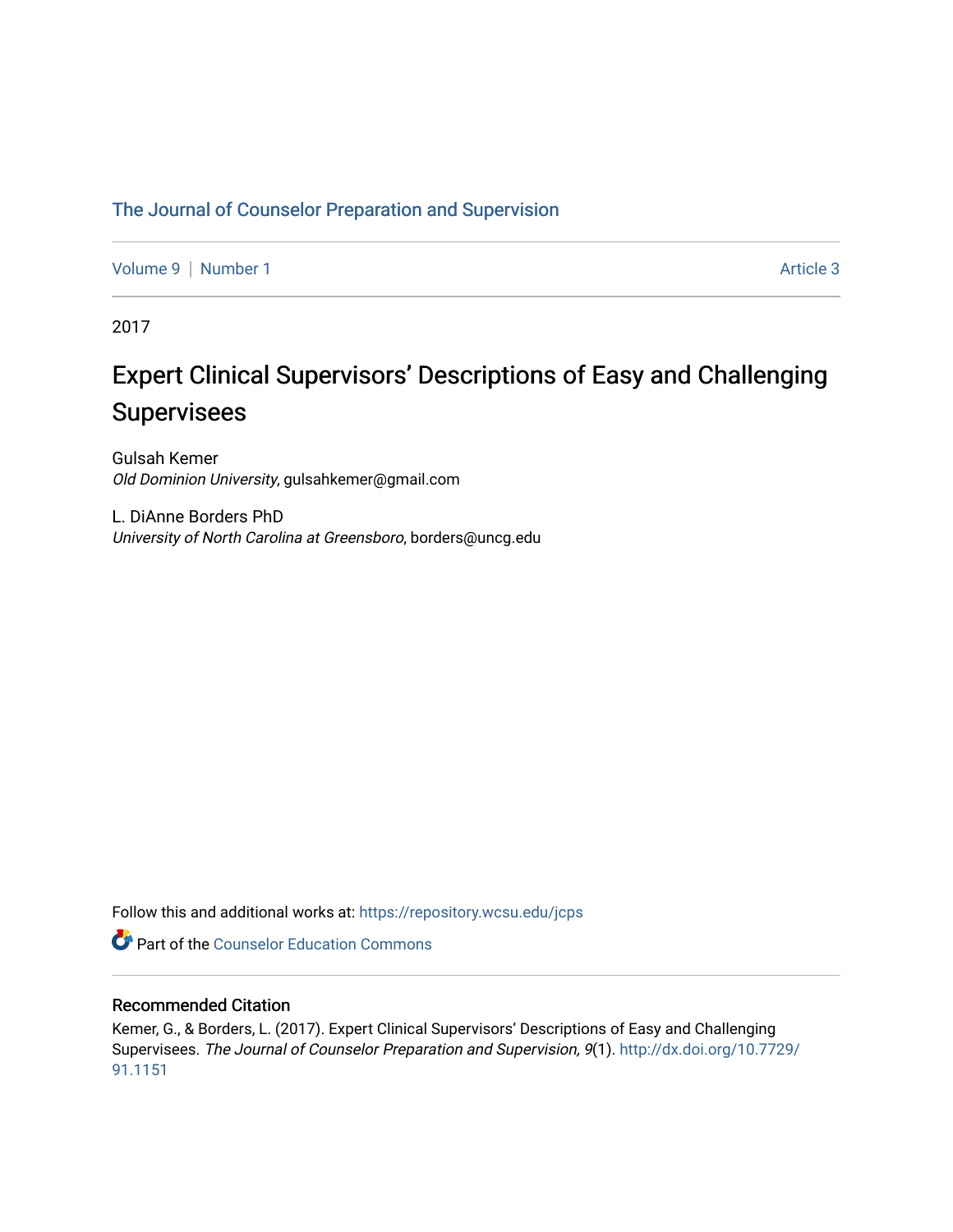# Expert Clinical Supervisors' Descriptions of Easy and Challenging Supervisees

# **Abstract**

Expert supervisors provided descriptions of what made two of their recent supervisees easy or challenging. Content analysis revealed seven categories of experts' descriptions for those supervisees. Supervision behaviors, clinical competencies, traits and personal background, and self-awareness/selfreflectivity categories were the most frequently reported categories, regardless of the supervisee being easy or challenging. Comparisons of the seven categories did not yield significant differences in their frequencies for the easy and challenging supervisees. Importantly, the experts appeared to rely on objective (observable) rather than subjective assessments of their supervisees, whether easy or challenging. Limitations and implications for future research and practice are discussed.

# Keywords

Expert supervisor, easy supervisee, challenging supervisee

# Author's Notes

Gülşah Kemer and L. DiAnne Borders, Department of Counseling and Educational Development, The University of North Carolina at Greensboro, Greensboro, NC. Gülşah Kemer is now at Counseling and Human Services, Old Dominion University. The authors gratefully acknowledge the expert supervisors who participated in this study. This research was supported in part by funding from the Graduate Student Association at The University of North Carolina at Greensboro. Correspondence concerning this article should be addressed to Gülşah Kemer, Old Dominion University, Counseling and Human Services, 110 Education Building Norfolk, VA 23529. E-mail: gkemer@odu.edu.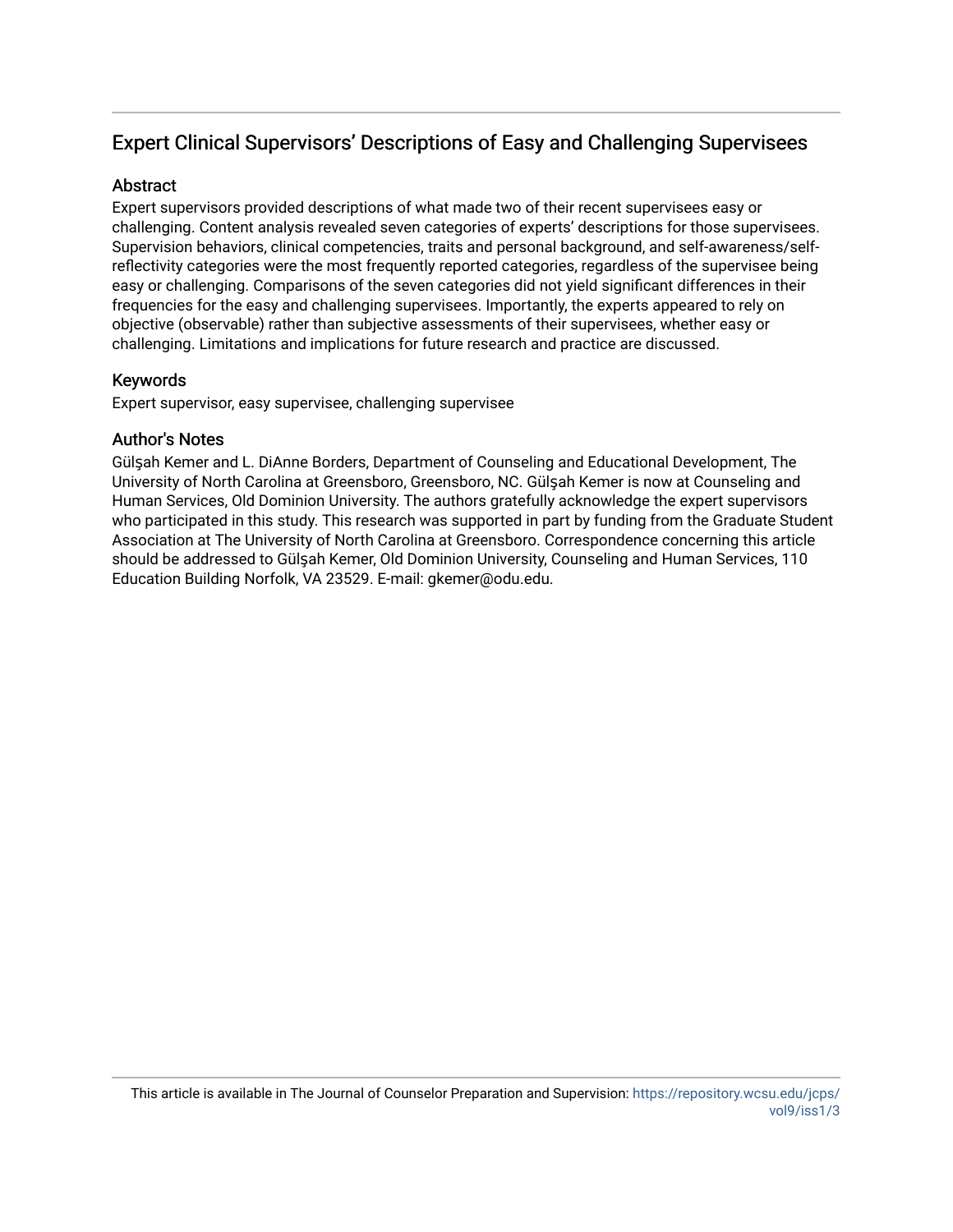Clinical supervision is one of the fundamental learning and training opportunities for counselor trainees (Bernard & Goodyear, 2014; Borders & Brown, 2005). Accordingly, it is within the supervision process that supervisors must assess and evaluate supervisees' competencies as well as their suitability for the profession. Although clinical supervisors are considered to be the conductor of supervision, what supervisees bring into and contribute to the supervision cannot be discounted, as their self-presentations considerably influence the supervisory process (Borders & Brown, 2005). Across professions, clinical supervisors have identified supervisee characteristics/behaviors and traits that influence the conduct of supervision. Early on, Rodenhauser, Rudisill, and Painter (1989) asked psychiatrists to list attributes that facilitated residents' learning of psychotherapy. They grouped the responses into five categories: basic personal qualities (e.g., reliability, openness, interpersonal competence), facilitators of the relationship with supervisors (e.g., interest, enthusiasm, willingness to change), facilitators of relationships with patients (e.g., interpersonal curiosity, flexibility, empathy), facilitators of learning theory (e.g., intellectual openness, habit of reading), and facilitators of learning skills (e.g., minimal defensiveness, introspection, receptivity to feedback).

Within the counseling field, researchers have interviewed experienced supervisors about their interactions with both highly successful and unsuccessful supervisees (Norem, Magnuson, Wilcoxon, & Arbel, 2006; Wilcoxon, Norem, & Magnuson, 2005). Supervisors reported six categories of attributes of "stellar supervisees" (Norem et al., 2006, p. 33): maturity (e.g., understanding of self based on diverse life experiences), autonomy (e.g., self-confidence, accepts feedback, active in supervision), perspicacity (e.g., strong knowledge and skills, cognitive complexity, intuition), motivation (e.g., proactive, committed to growth), self-awareness (e.g., aware of strengths and weaknesses as well as their emotional responses), and openness to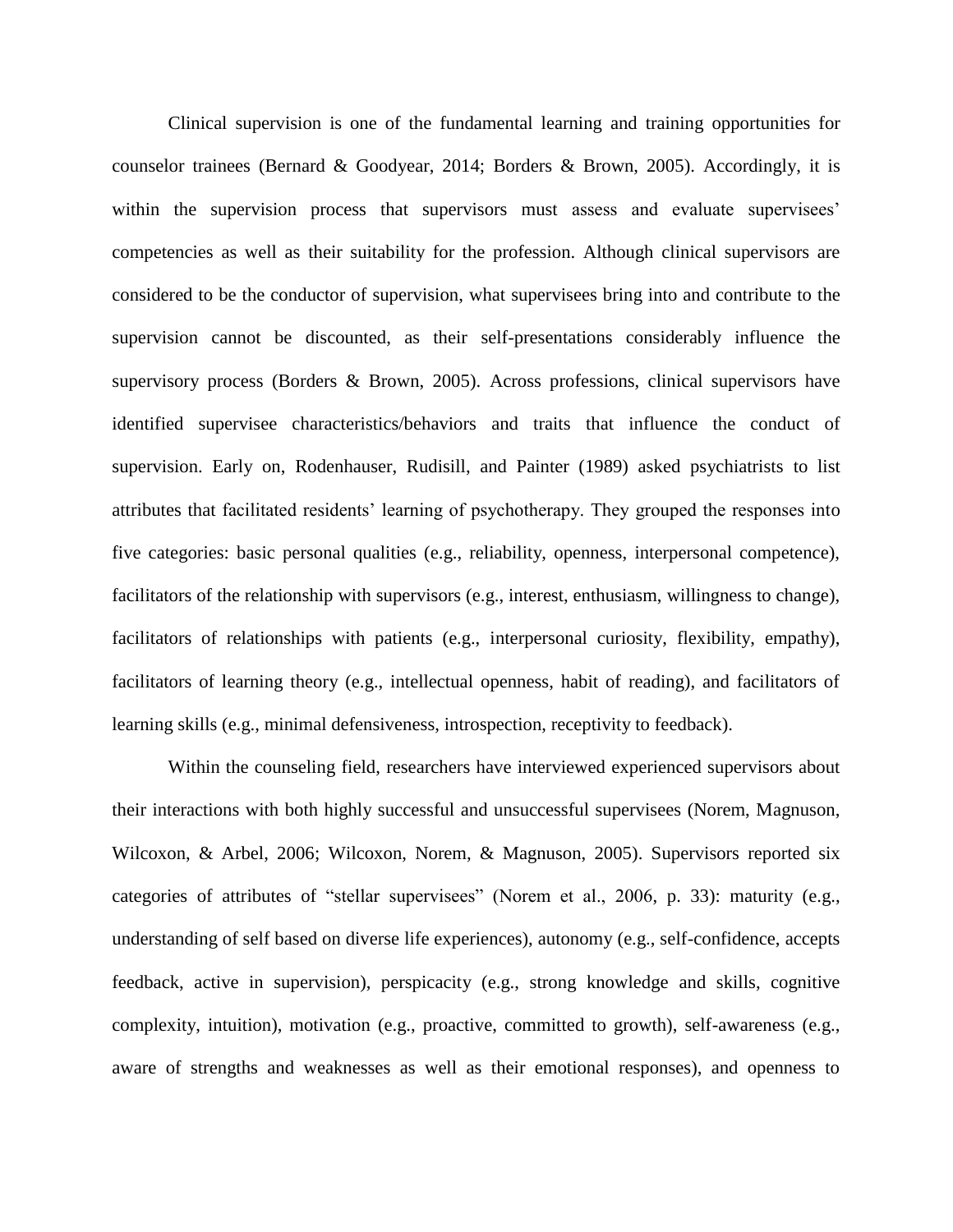experience (e.g., willing to take risks, open to feedback). In contrast, supervisee characteristics that contributed to "lousy supervision outcomes" (Wilcoxon et al., 2005, p. 31) were categorized into four areas: intrapersonal development (e.g., weak ego, unresolved personal issues, unwilling to examine self), interpersonal development (e.g., poor social skills, insensitivity, unwilling to accept feedback), cognitive development (e.g., lack of cognitive complexity, concreteness and rigidity in thinking), and counselor development (e.g., lack of basic knowledge and skills, motivation to change, and understanding of counseling process). Within counseling psychology, Vespia, Heckman-Stone, and Delworth (2002) created a measure of behaviors and characteristics of students who "use supervision well" (p. 58). They included eight subscales describing effective supervisee behaviors, such as complies with expectations, shows responsibility, demonstrates initiative and independent thinking, exhibits openness and nondefensiveness, demonstrates self-insight, uses effective relationship/interpersonal skills, demonstrates growth and risk-taking behaviors, and exhibits positive personal characteristics. Across these studies, then, researchers have found that experienced supervisors' reports of good and difficult supervisees' descriptions were not limited to clinical competencies, but also supervisees' personal characteristics as well as supervision attitudes and behaviors.

Most recently, supervision researchers have begun to explore expert supervisors' perspectives and practices in clinical supervision, including their perspectives on supervisee contributions to the supervision process. The perspectives of experts were of interest as researchers in several fields (e.g., Chase & Simon, 1973; Glaser, 1985; Patel, Glaser, & Arocha, 2000) have reported that experts are able to think and process knowledge in a deeper and more structured manner than their less experienced counterparts. Several supervision researchers have explored experts' supervisory strategies in the face of difficult situations (Grant, Schofield, &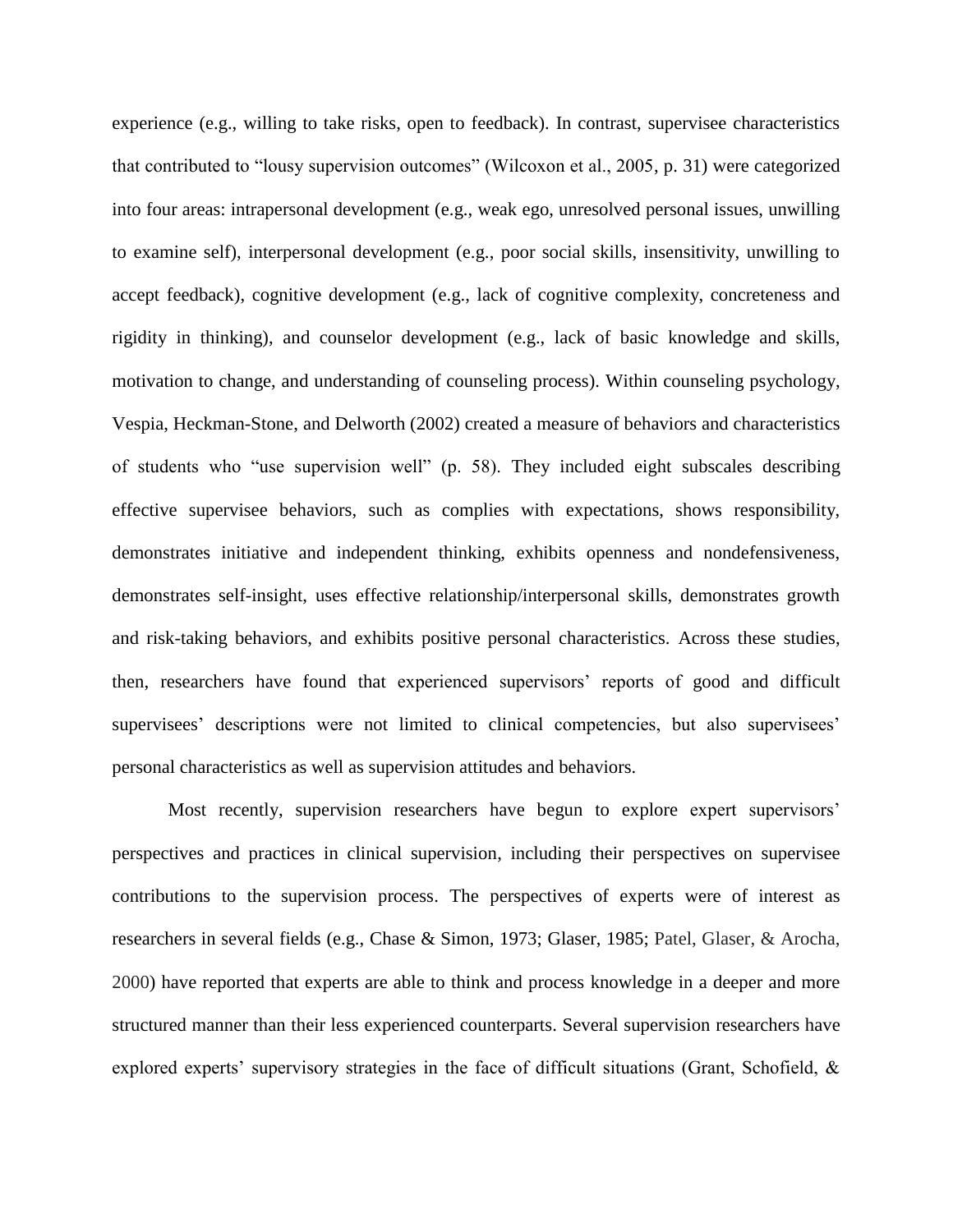Crawford, 2012; Nelson, Barnes, Evans, & Triggiano, 2008) and supervisees' contributions to those. Supervisors in Nelson et al. (2008) reported supervisee factors that contributed to conflict as resistance, lack of responsibility for work, evaluation anxiety, negative transference, inadequate skills, and unethical or unprofessional behavior. In order to manage conflict with these supervisees, supervisors described reflective (e.g., working to empathize with supervisees' experiences), interpersonal (e.g., working hard not to shame or embarrass a supervisee when giving difficult feedback), and technical (e.g., direct observations of the supervisee to gain more information about their skills) strategies. Similarly, Grant et al. (2012) reported supervisee incompetence and unethical behavior, supervisee characteristics (e.g., arrogance, defensiveness), specific problems in the supervisory relationship, and supervisor countertransference as the broad domains of experts' supervisory difficulties. Expert supervisors managed these difficulties using avoidant (e.g., withheld validation, ignored), relational (e.g., named the difficulty, validated and normalized the issue), reflective (e.g., remained mindful, patient, transparent), and confrontive (e.g., confronted tentatively at first and, after assessing the level of directness needed, confronting the issue directly) interventions.

In a recent study (Kemer, Borders, & Willse, 2014), expert supervisors generated a large list of statements regarding their thoughts while planning, conducting, and evaluating their supervision work. Assessment of their supervisees was one of the main areas experts considered. Demonstrating an extensive awareness of their responsibility to assess their supervisees, experts reported a broad range of supervisee characteristics and behaviors that they considered in their supervision work, including those similar to supervisors in previous studies (e.g., clinical skills, response to supervision, self-awareness). In a follow-up study, Kemer, Borders, and Yel (2017) focused on the expert supervisors' supervision priorities while working with both easy and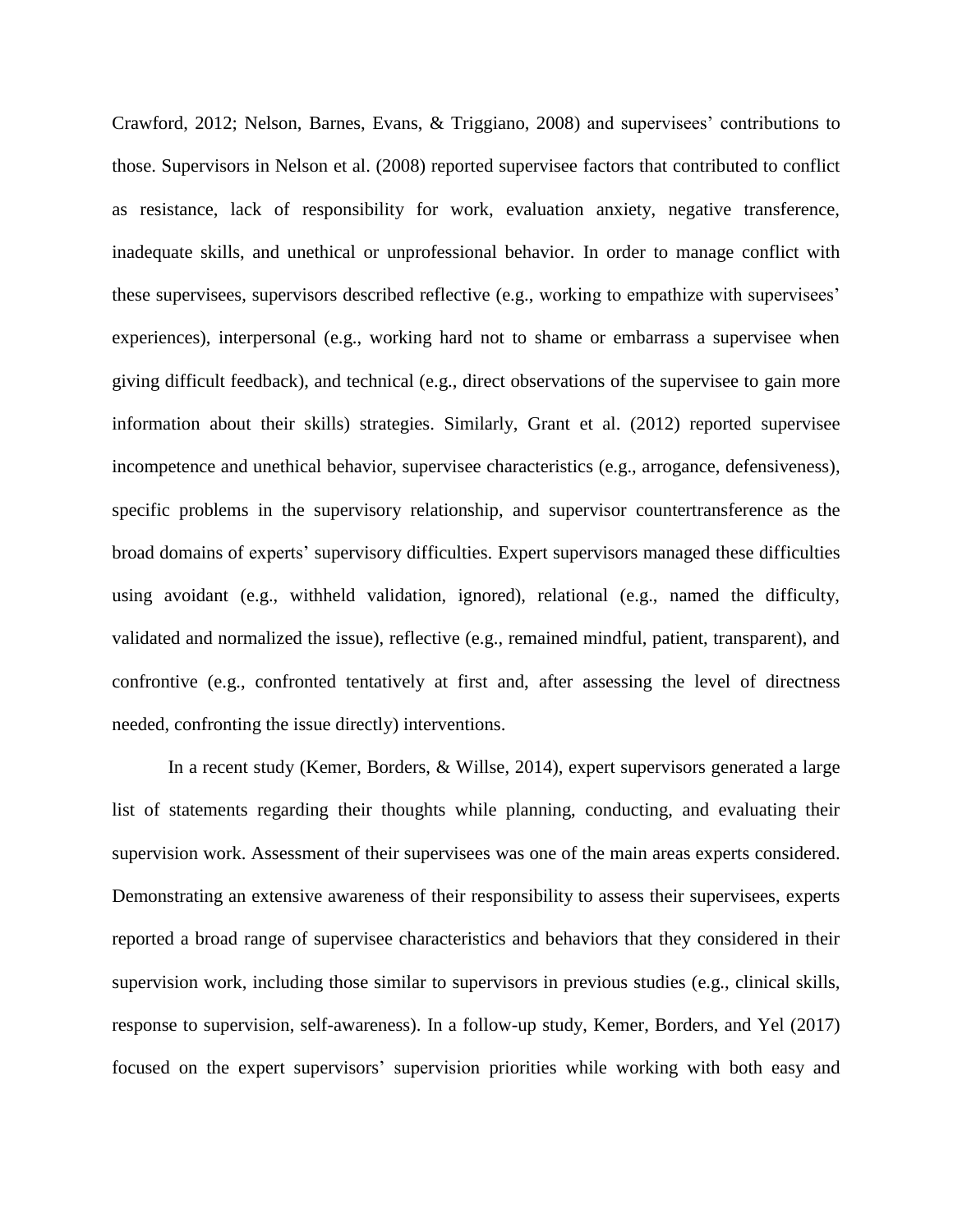challenging supervisees. With their easy supervisees, experts prioritized assessment and conceptualization of the supervisee as well as administrative considerations (e.g., paperwork) of supervision. On the other hand, with their challenging supervisees, experts focused on components of the supervisory relationship. When their challenging supervisees were compared to the easy supervisees, experts prioritized a focus on their own self-reflection and assessment, supervisory relationship, administrative considerations (e.g., paperwork), and assessment of the supervisee and his/her work. Kemer et al. (2017) reported that, regardless of working with easy or challenging supervisees, fundamental priorities of experts' supervision work included assessment and conceptualization of the supervisee and his/her work as well as administrative considerations.

Similar to the previous studies, experts have noted supervisees' inadequate/deficient clinical skills, lack of investment in the clinical work, personal difficulties, and supervisory relationship issues as characteristics that contribute to difficult supervisory situations. In the face of easy or challenging supervisory situations, experts in these studies considered assessment of their supervisees and supervision work comprehensively, used various interventions (e.g., relational, confrontive), and engaged in reflective practices.

Although offering valuable information about good/successful and difficult supervisees, none of these researchers specifically explored experts' descriptions of their easy and challenging supervisees. Instead, they focused on experienced supervisors' descriptions of a supervisee profile (e.g., supervisees who contribute to stellar and lousy supervision outcomes), what experts considered in their supervision practices, or experts' supervisory strategies or priorities to handle easy or difficult situations. Moreover, neither of the researchers reported how pervasive descriptions of good and/or difficult supervisees were. Thus, we do not know if any of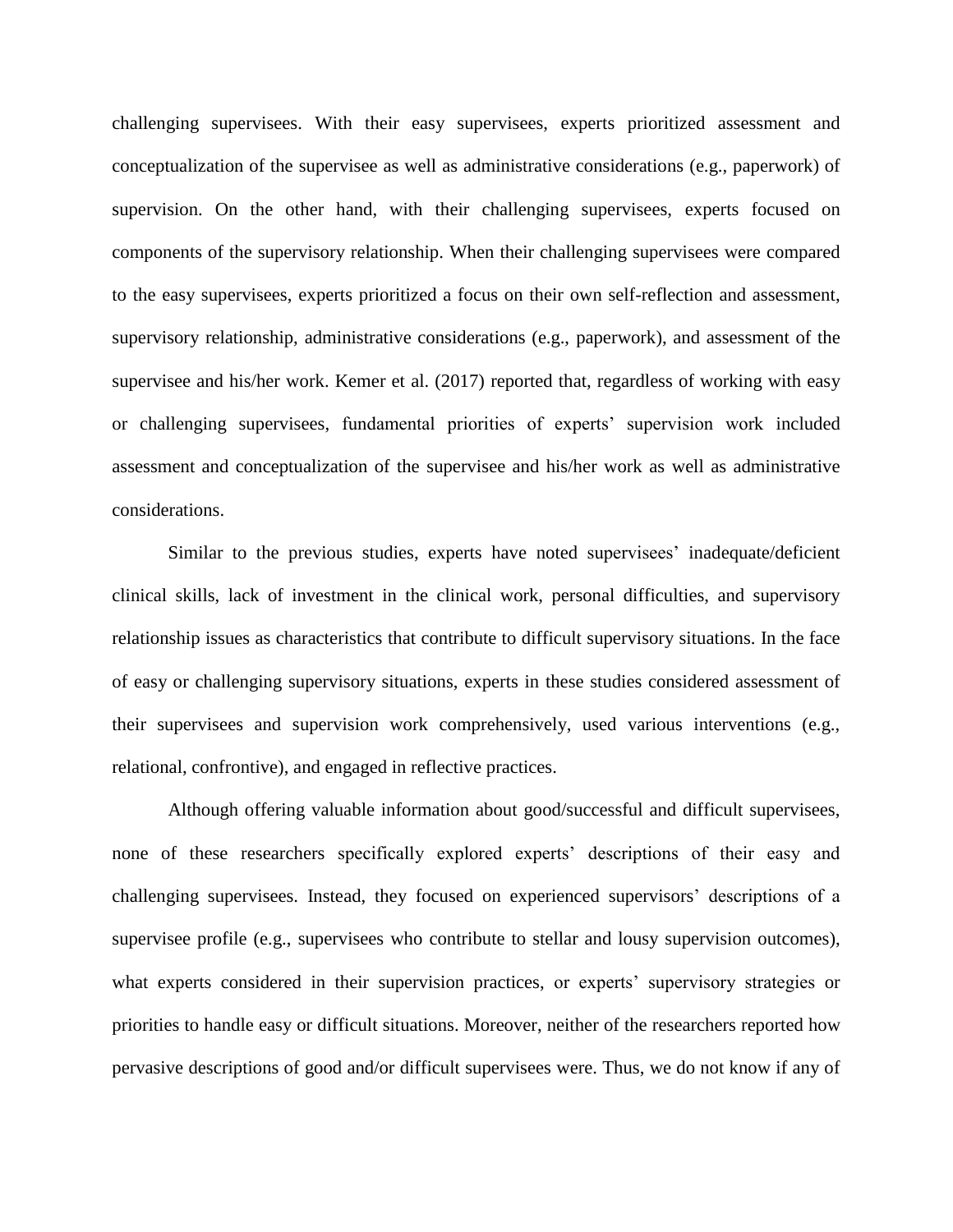the descriptive categories are reported more frequently or if frequencies would differ for easy supervisees when compared to challenging supervisees. Despite similarities in the characteristics of the good/successful and difficult supervisees across previous studies, furthermore, we wondered whether experts' highly organized thinking would lead to similar categories for separate supervisee profiles and what those categories might be. Given their ability to think in more cognitively complex ways, we also questioned if experts' descriptions would offer any nuances around supervisees' self-presentations. In other words, an examination of expert supervisors' descriptions for their easy and challenging supervisees to explore common categories could contribute to our efforts to assess supervisees and shape supervision practices.

In this study, we sought to understand experts' descriptions of supervisees with whom they believed they worked well and those they found challenging. The overall research question of the present study was how do expert supervisors describe their easy and challenging supervisees? Within this research question, we also explored whether any of these categories were more frequently reported for a particular supervisee profile (easy or challenging).

#### **METHOD**

#### **Participants**

The sample in the current study consisted of nine females (56.3%) and seven males (43.8%), equaling a total of 16 expert supervisors. The 15 Caucasians (93.8%) and one Asian/Pacific Islander (6.2%) had a mean age of  $53.19$  ( $SD = 12.46$ ; range of 33-76). Fourteen experts held doctoral degrees from Counselor Education (87.5%) and two held doctoral degrees from Counseling Psychology (12.5%). All experts were faculty members; nine were Full Professors (56.3%), five were Associate Professors (31.3%), and two were Assistant Professors (12.5%). Experts held various professional credentials; 12 were National Certified Counselors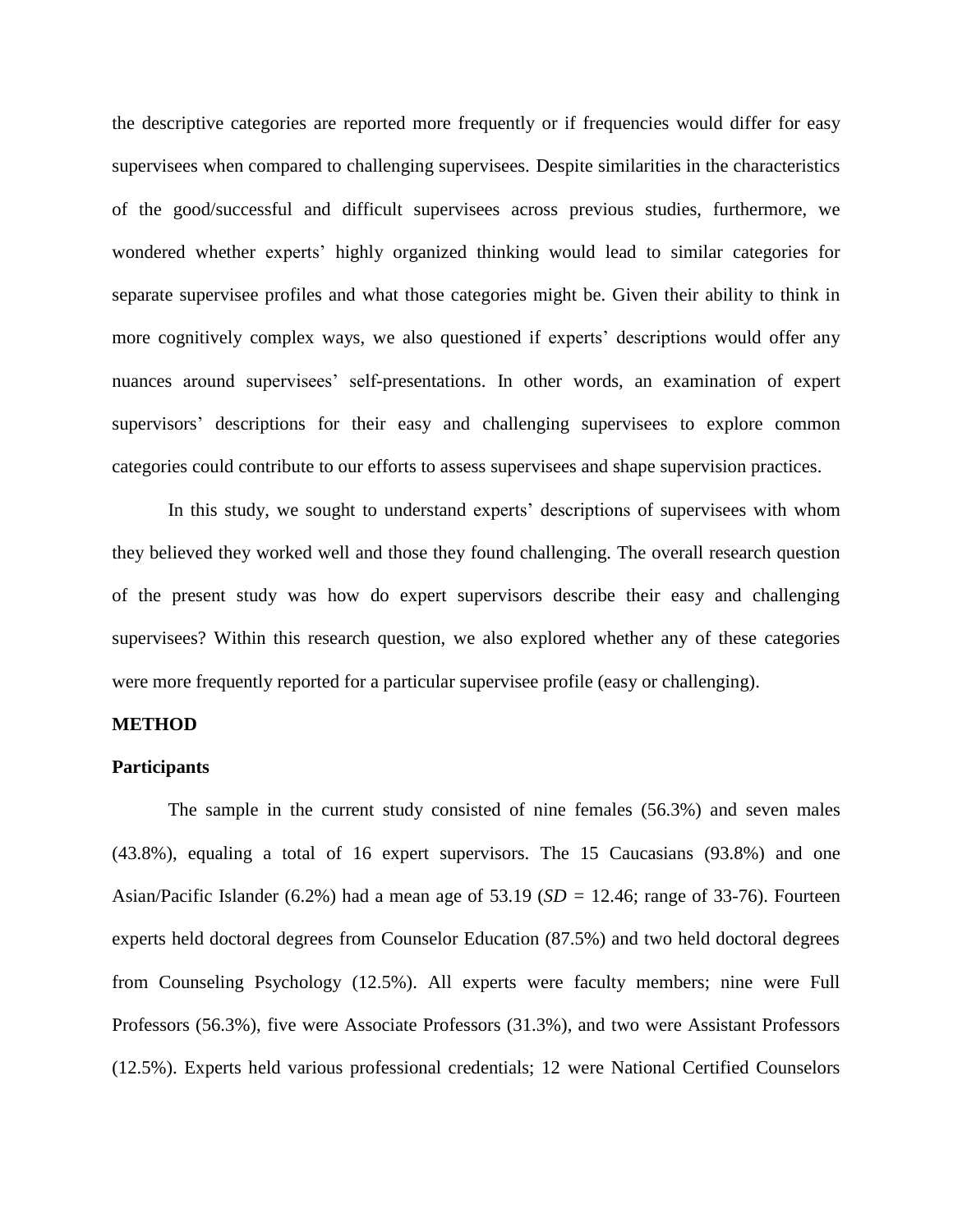(75%), 11 were Licensed Professional Counselors (68.8%), two were Licensed Psychologists (12.5%), 10 were Approved Clinical Supervisors (62.5%), and four also held other professional credentials (25%).

The 16 expert supervisors had practiced supervision from a range of eight to 42 years (*M*  $= 21.63$ , *SD* = 10.50). Their typical supervisee profiles included practicum master's students (*n* = 12, 75%), internship master's students (*n* = 14, 87.5%), doctoral practicum/internship students (*n*  $= 14, 87.5\%$ ), and doctoral supervisors ( $n = 12, 75\%$ ). They had published six supervisionrelated books (without counting each edition of a book), 49 book chapters ( $M = 3.77$ ,  $SD = 4.34$ ), and 184 peer-reviewed articles  $(M = 11.50, SD = 12.66)$ ; presented 282 professional presentations ( $M = 18.80$ ,  $SD = 20.07$ ), given 50 workshops ( $M = 8.33$ ,  $SD = 6.41$ ) on supervision, and had been nominated/recognized with 42 awards for their supervision or mentoring ( $M = 2.80$ ,  $SD = 1.82$ ).

#### **Procedures**

The current study was part of a larger project conducted to examine expert supervisors' cognitions (Kemer, 2012). As we were aware that an expert supervisor's description would depend on the supervision setting where supervision occurs (e.g., academia, mental health agencies), we paid close attention to specifying our selection criteria. In this study, we used academic criteria for the selection of our expert participants. These criteria involved (1) a doctoral degree in either counselor education or counseling psychology, (2) experience in teaching and supervising student counselors and/or supervisors, and (3) extensive involvement in scholarly activities in supervision. An award or nomination as distinguished mentor, counselor educator, etc., was an optional criterion.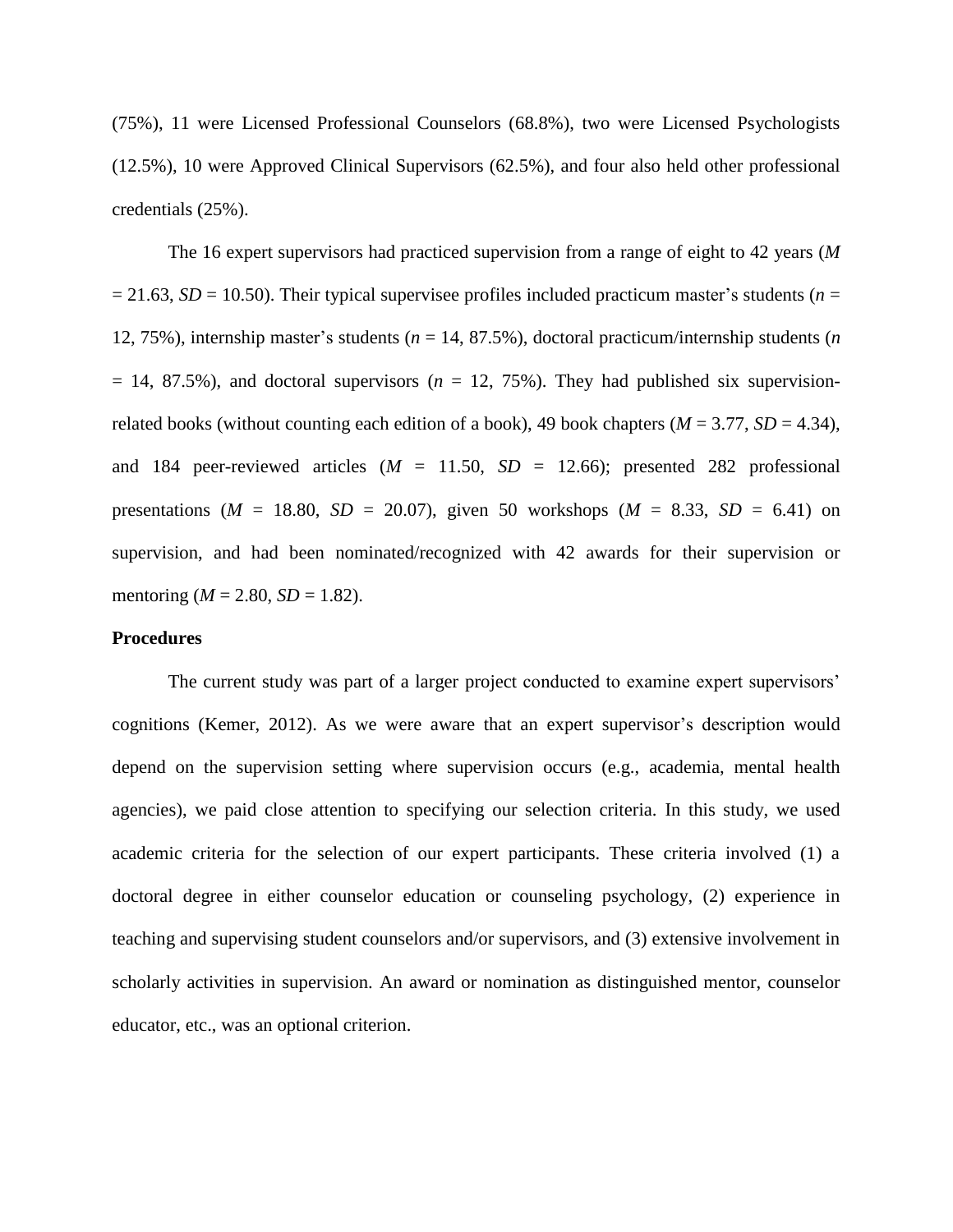We used purposive sampling to find and select our expert supervisors. First, following the criteria, we reviewed faculty and/or personal websites of the supervision scholars known to us from literature, conferences, and professional organizations. Then, we created a master list of expert supervisors representing diverse cultural backgrounds and geographical locations in the U.S. This resulted in a list of 44 experts who received email invitations to participate in our study. Of the 44, 16 experts, who also participated in Kemer et al. (2014) study, responded to the current study.

We asked experts to identify two of their recent supervisees, one they worked well with and one who challenged them. Then, experts responded to two open-ended questions about what made those supervisees easy or challenging in their supervision sessions (i.e., What made the supervisee you identified easy/challenging to work with?). In analyzing their responses, we first conducted a content analysis and then calculated frequencies to examine the differences among categories.

#### **Data Analyses**

Content analysis is "a research technique for making replicable and valid inferences from texts (or other meaningful matter) to the contexts of their use" (Krippendorff, 2012, p. 24). In order to make inferences from experts' written descriptions of their easy and challenging supervisees to the supervisee characteristics in clinical supervision, we conducted a content analysis. Both qualitative and quantitative procedures are appropriate in content analysis (Insch, Moore, & Murphy, 1997). Thus, we used both procedures to examine the nuances of our data. We followed Insch et al. (1997) and Neuendorf's (2002) guidelines to conduct our content analysis. Two coders worked on the data in several rounds and consulted with an external auditor before finalizing the content analysis.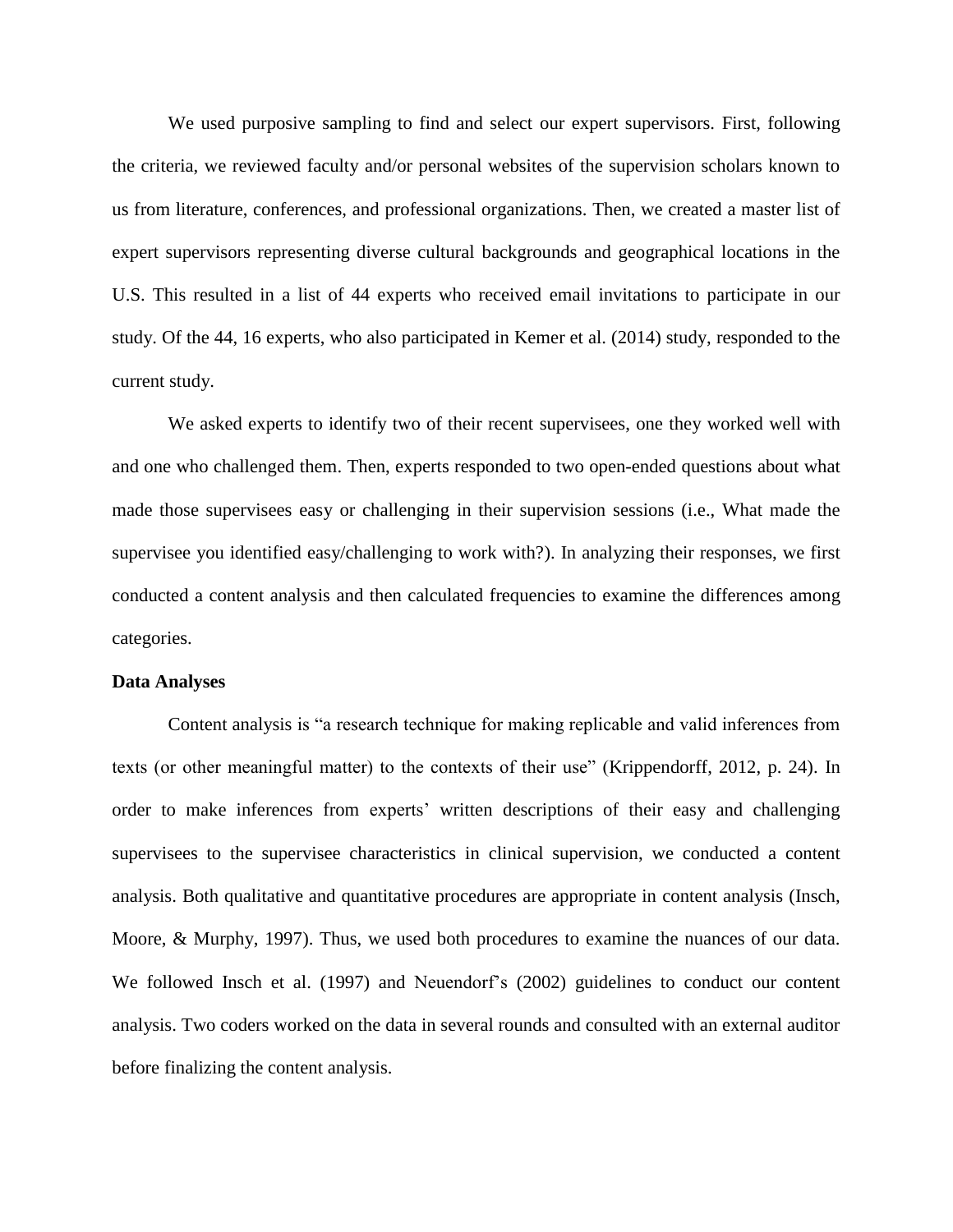Initially, each of the coders (first and second authors) independently read through all of the descriptions and generated a list of potential categories (coding scheme) that emerged from the data, and then conducted a pilot unit analysis (sampling) of three randomly selected experts' easy and challenging supervisee descriptions. We then came together to conceptualize and operationalize the potential categories and determine the unit of analysis (i.e., how to break up the descriptions for coding). First, we agreed on six underlying categories across both supervisee profiles and defined the content of each category. We defined *Traits and Personal Background of the Supervisee* as the supervisees' cognitive, emotional, and interpersonal characteristics, such as cognitive complexity or being easy-going, mature, and/or bright. The *Preparation for/Investment/Engagement in Supervision* category involved supervisees' attitude toward supervision, response/receptivity to feedback, and/or traits as a learner, such as being motivated or not prepared. We described *Counseling Skills/Conceptualization Abilities* as the supervisees' competency level and ability to apply feedback and make changes. *Self-awareness/Selfreflectivity* was characterized as having awareness and reflection abilities, such as being able to critique self or explore biases and values. *Supervisory Relationship* involved supervisees' relational qualities in supervision, such as being able to disagree with the supervisor while keeping boundaries and collegiality or being unresponsive to here-and-now work in supervision. *Opinion/Attitude toward Client, Site, and/or Supervisor* denoted the characteristics of being judgmental of the client, supervisor, or clinical site, and/or invested in the clients and counseling work at their site. Second, we reviewed the pilot unit analysis and agreed to define each unit as a single described characteristic or behavior of the supervisee (e.g., bright, did not follow through).

Next, we separately assigned the pilot units to the agreed-upon categories and met again to discuss. In this second meeting, we disagreed on 11 assignments of the 44 units from three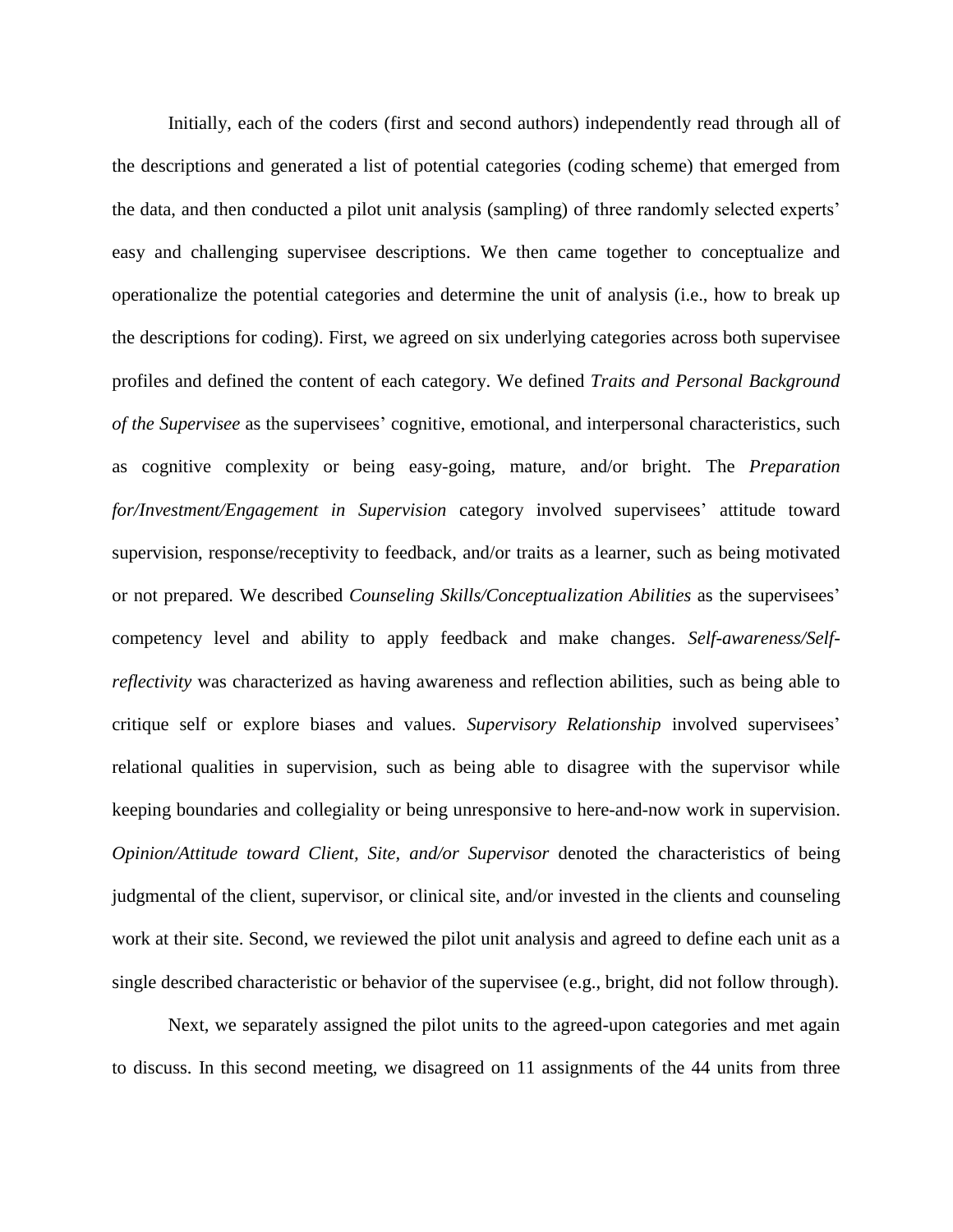participants' data, yielding an inter-rater agreement of .75 for the pilot unit assignments, indicating moderately high agreement strength (Gwet, 2012). We examined the disagreements and came to a consensus about unit assignments to the categories before performing the procedure for the rest of the data set. In this meeting, we also agreed on the need to add a new, seventh category: *Supervisors' Personal View/Opinion of the Supervisee* was defined as the supervisors' own views of their similarities or differences with the supervisee and feelings towards the supervisee.

For the final unit analysis, one of us worked on the odd-numbered (randomly selected) participants' descriptions whereas the other completed the even-numbered descriptions. Then, we e-mailed the units coded into the descriptive categories to each other for review. In the third consensus meeting, we disagreed on the assignments of 23 units out of 224, yielding an interrater reliability of .90 (high agreement strength, Gwet, 2012). We also double-coded one of the units to both preparation for/investment/engagement in supervision and self-awareness/selfreflectivity categories. Krippendorff (2012) suggested that qualitative researchers of content analysis value double coding due to the binary nature of the texts, whereas quantitative researchers avoid overlapping units as it is difficult to enumerate them. Therefore, we used double coding in our content analysis, but eliminated the double-coded unit from the quantitative part (see Chi-square analysis) of this study.

In the last step of content analysis, an external auditor was asked to review the final assignments to provide a validity control over the coders' work. The external auditor agreed with one double-coded unit and made eight comments about the meaning of the statements. Coders reviewed and discussed these comments and finalized the content analysis without making any further changes.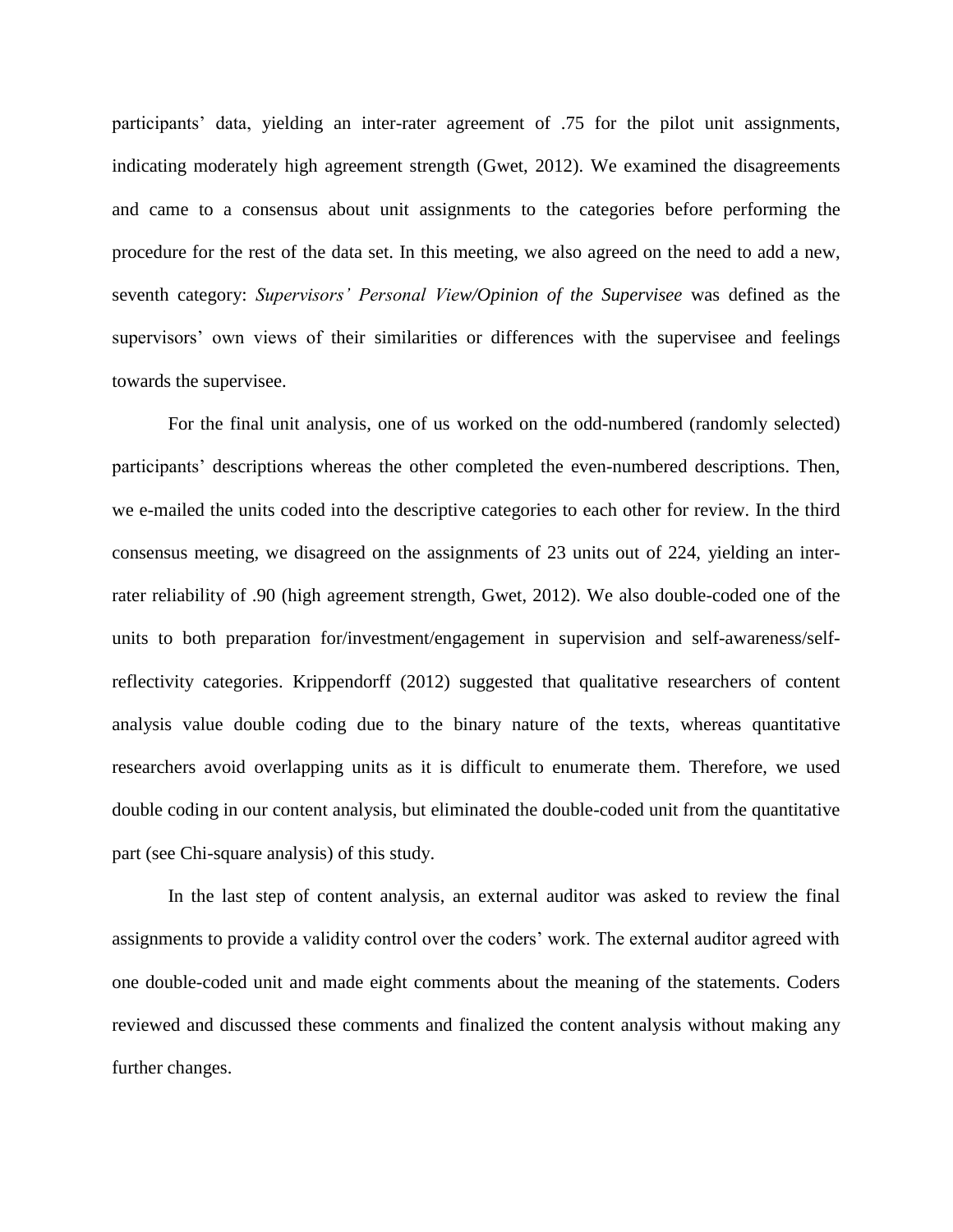For the descriptive statistics, we first calculated the frequencies of units for each of the descriptive categories across the participants for the easy and challenging supervisees separately. Next, we computed frequencies of experts in each of the descriptive categories for the easy and challenging supervisees. Lastly, to examine for the relationships among the frequency of units per categories and the two supervisee profiles (i.e., easy and challenging), we conducted a Chisquare analysis.

# **Results**

Content analysis of the experts' descriptions for their easy and challenging supervisees yielded 268 units assigned to the seven categories. The 268 units exceeded the minimum of 167 units needed to generalize the results of this content analysis to the population of easy and challenging supervisees' descriptions with a 99% confidence interval (-/+ 10% sampling error; Neuendorf, 2002). The mean number of units by participant was 16.81 (*SD* = 6.90, range 9-35), while the mean number of units by category was  $38.43$  (*SD* =  $34.36$ , range 6-106). In each category, different numbers of experts reported descriptions for the easy and challenging supervisees. In the following sections, we will present each category separately for easy and challenging supervisees based on the frequencies by units (see Figure 1) and frequency by experts (see Table 1), and then report results of the Chi-square analysis.

#### **Descriptions of Easy Supervisees**

Experts' descriptions involved a total of 147 units representing all seven categories for the easy supervisees (reported by descending number of units). As shown in Table 1, the largest number of supervisors and units were in the *preparation for/investment/engagement in supervision* category; supervisors  $(n = 15)$  reported 54 descriptions (units) for their easy supervisees. Some of these descriptions were "*… eager to learn … open to the supervision*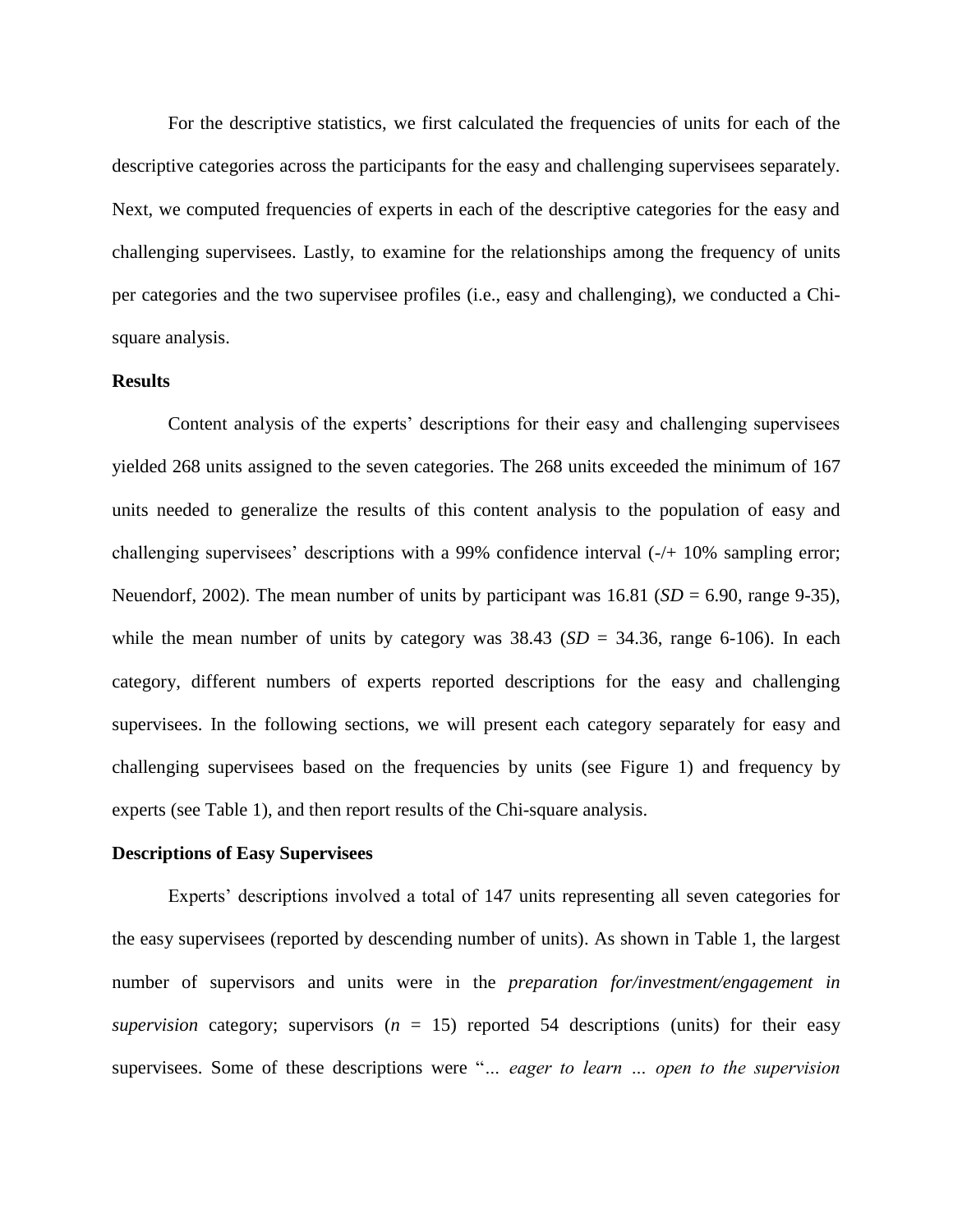*process with a lot of enthusiasm …*," "*… took the initiative … responded well to feedback … initiated interaction and always responded in a timely manner…*," "*… was invested in her own development, sought out growth-related opportunities, and was engaged in supervision process … open to multiple perspectives…*"

In the *counseling skills/conceptualization abilities* category, supervisors (*n* = 13) described easy supervisees with 27 units. Descriptions of the experts included "*… would challenge herself by taking on diverse clients and would utilize a variety of techniques and new counseling theories ... was willing to take risks and attempt new, more advanced techniques …*," "*… synthesized information and feedback … applied knowledge and suggestions in next sessions … saw bigger picture of client/s … grasped basic skills … engaged in professional and ethical behavior …*"

Supervisors (*n* = 9) reported 25 descriptions in the *traits and personal background of the supervisee* category, such as "*… was bright … talented and very capable … mature, had a great sense of humor …,*" and "*… was easy going, friendly … able to relax and not always take this seriously …*"

For *Self-awareness/self-reflectivity*, experts (*n* = 11) included 24 statements. Examples of experts' descriptions were "*…insightful ... reflective, self-aware … willing to explore self and biases/values, internal processes …,*" and "*… was self-aware … knew her limitations/strengths … very accepting of self …*"

Experts' (*n* = 5) statements in the *supervisory relationship* category totaled 10 descriptions, "*… our interactions were close to collegial. Yet, she was always respectful and never crossed supervisor-supervisee boundaries ....*"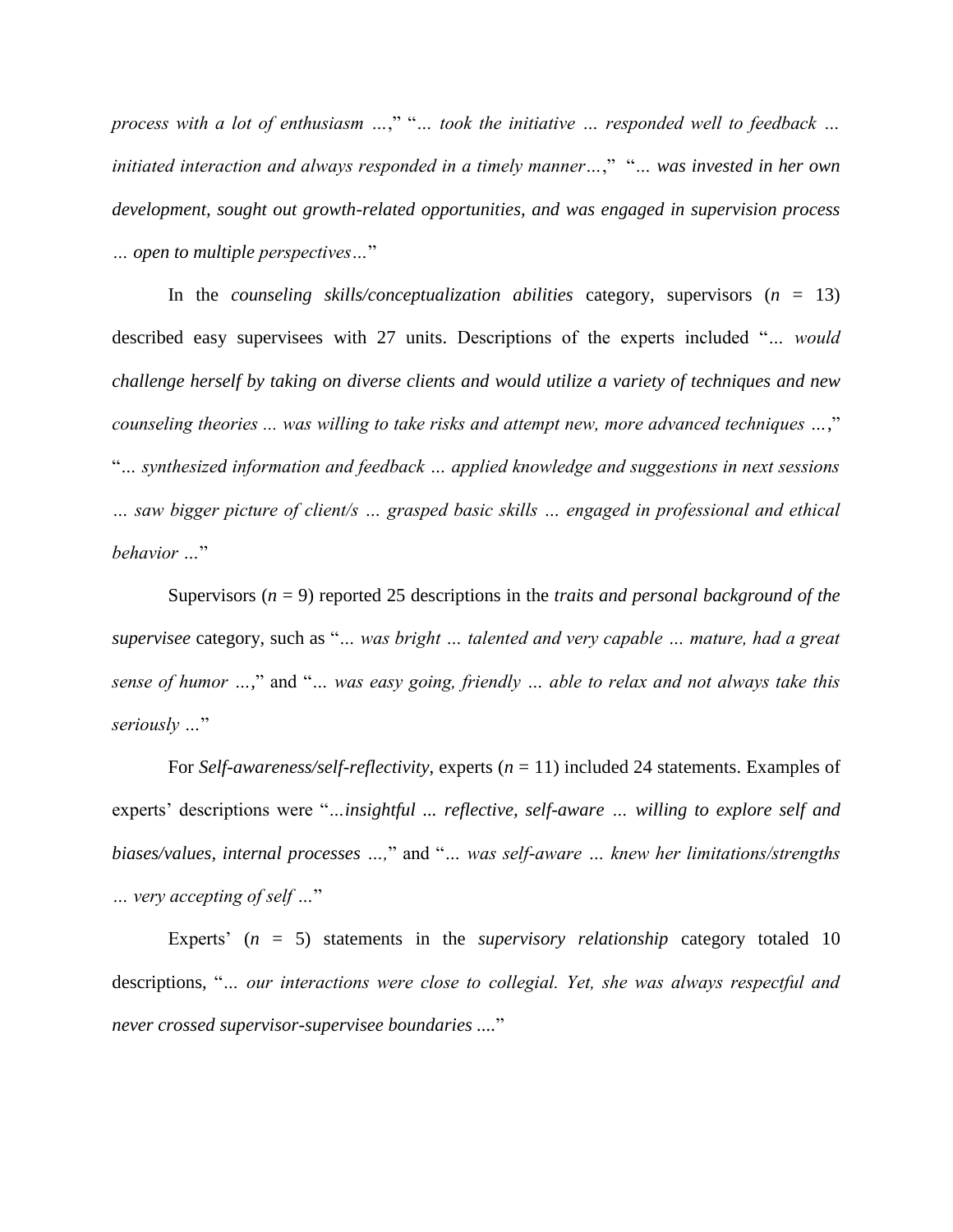For *Opinion/attitude toward client, site, and/or supervisor*, experts (*n* = 4) had four descriptions, such as "*… invested in client welfare and improvement (thought lots about how to help client) ...,*" and "*… loved the work he was doing …*"

Lastly, experts (*n* = 3) had three descriptions in the *supervisors' personal view/opinion of the supervisee* category, including "*I really liked her as a person*" and *"…similar philosophically/theoretically to the supervisor …*"



*Figure 1.* Representation of the unit frequencies for easy and challenging supervisees across categories.

# **Descriptions of Challenging Supervisees**

Experts' statements describing challenging supervisees consisted of 122 units representing all seven categories (again reported in descending order of units). Similar to the easy supervisees, experts'  $(n = 16)$  had the most descriptions for their challenging supervisees in the *preparation for/investment/engagement in supervision* category, with 54 statements (see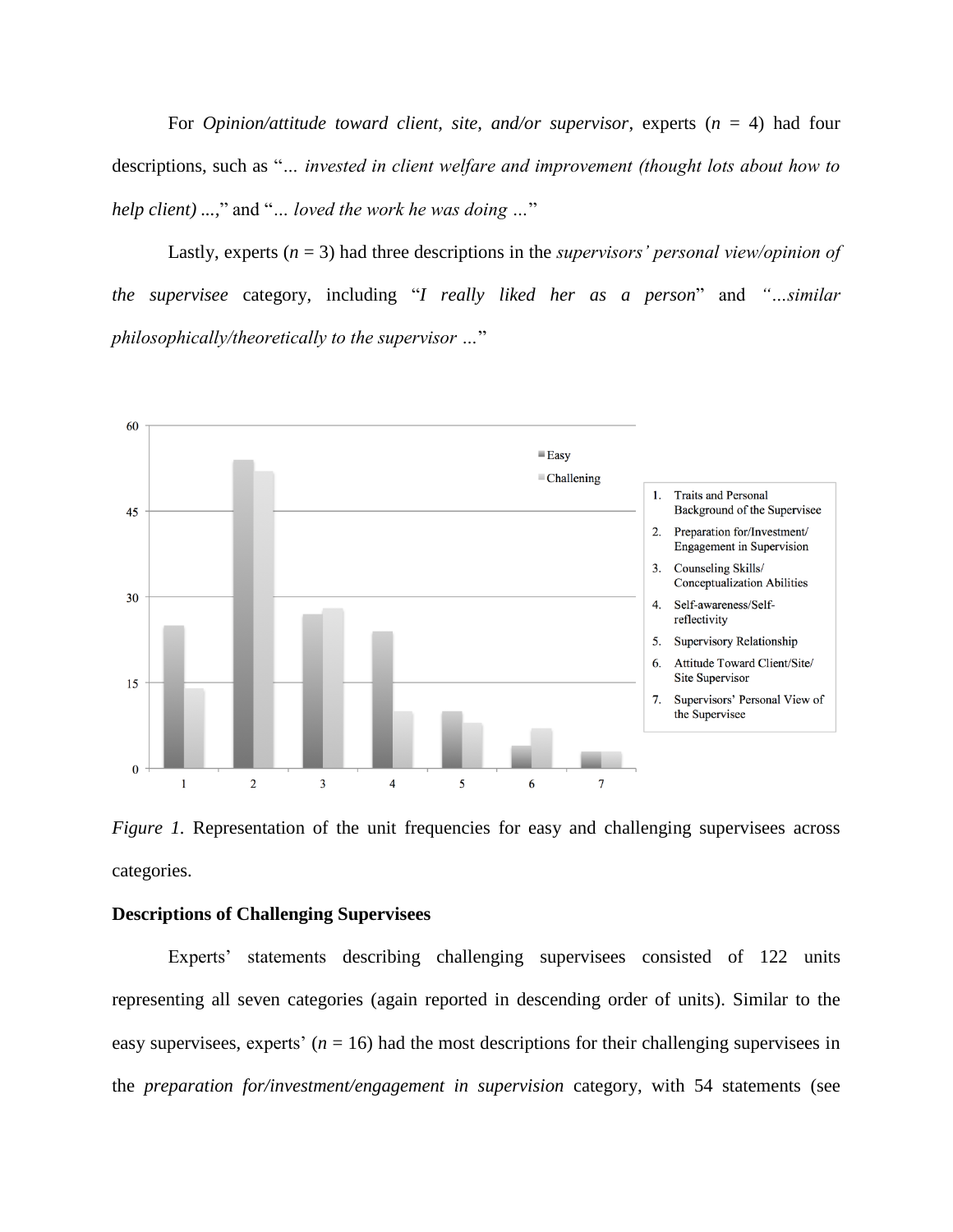Table 1). Some of these descriptions included "*… defensive … closed/rigid … knew the right way to do something … resistant to see this or take perspective of client ... not able to benefit from supervision, unable to hear supervisor feedback ... unreceptive to positive feedback …*," "*… sometimes difficult to read … could not always determine what she was thinking or wanting from me. When asked directly, could not always articulate her needs. Was less invested in supervision process (?) - hard to tell …*," and "*… unable to be open ... unwilling to acknowledge weaknesses/mistakes. Unable to meet logistical/administrative expectations. All excuses and apologies …*"

For *Counseling skills and conceptualization abilities*, experts (*n* = 10) reported 28 descriptions, including "*… rarely followed through on feedback … No big, theoretical picture of client … grasped basic skills, no reflection of feeling (not grasp of more advanced counseling skills) ...,*" and "*… misapplying skills from previous career to counseling task … multiple interventions to get her to see how she was misapplying skills and misinterpreting counseling literature/theory (e.g., being present) ... misunderstood/had own definitions of counseling skills. Avoided client's negative emotions ... limited use of goal-setting …*"

In the *traits and personal background of the supervisee* category, experts  $(n = 8)$  stated 14 descriptions for their challenging supervisees, such as "*… fragile … Dualistic thinker. Moralizing … Personal issues (trauma history) override ability to connect with client and supervisor …,*" and "*… Concrete … Low level maturity …*"

Experts' (*n* = 7) descriptions in the *self-awareness/self-reflectivity* category included 10 statements, such as *"…Unwilling (or less willing/able) to engage in self-reflection, e.g., about own processes, values, biases … impasses in relationship with client …,*" and "*… belief that s/he did not need to learn a lot …*"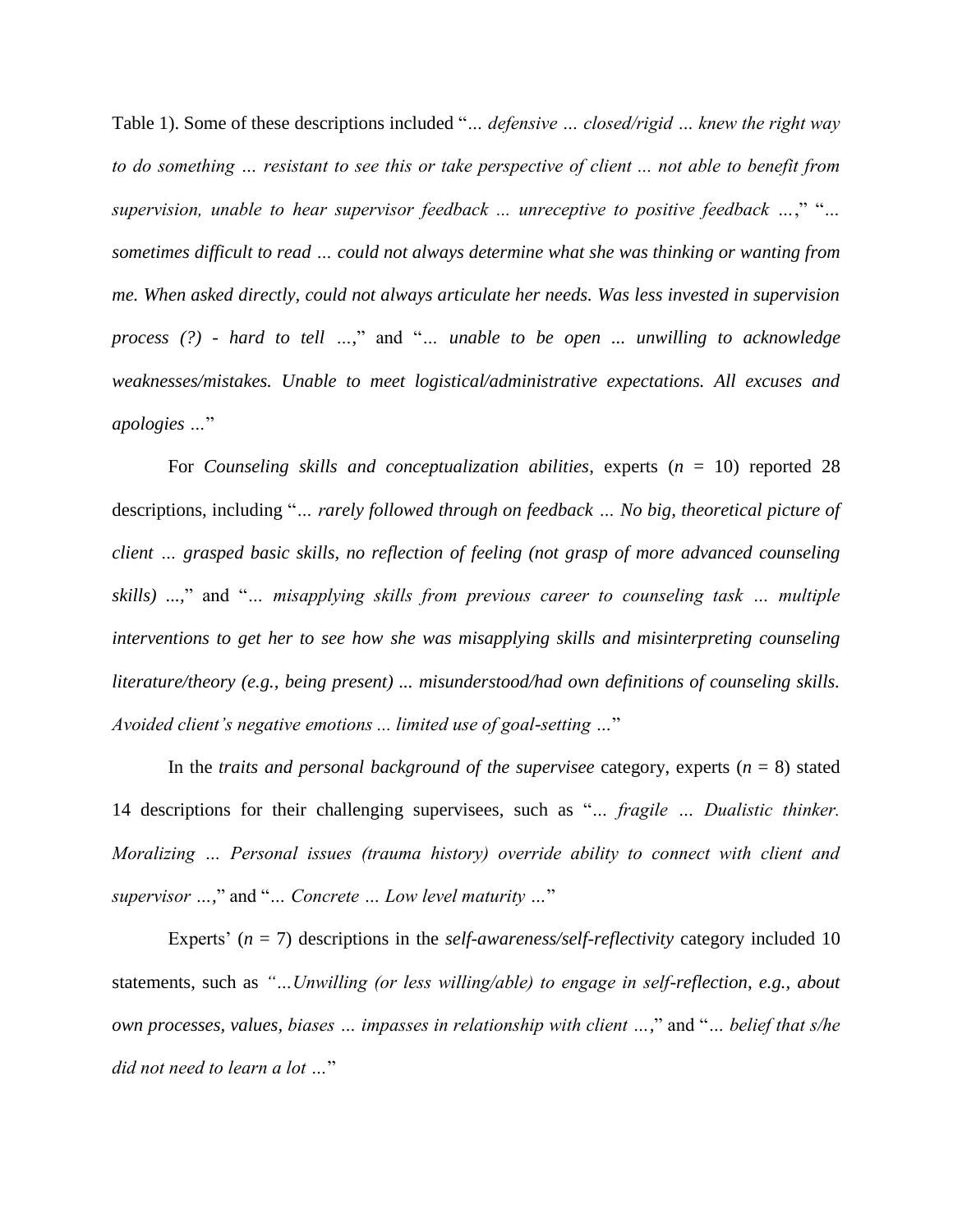Experts (*n* = 7) had eight descriptions around the *Supervisory relationship*, including "*… silent/unresponsive to here and now …*," "*… difficult to 'connect' with …*," and "*… attitude to supervisor was inappropriate …*"

Fewer experts (*n* = 4) had *Opinion/attitude toward client, site, and/or superviso*r descriptions, with seven statements such as "*… judgmental – even angry with client (and showed it) …*" and "*… this supervisee simply did not like me (s/he told me) …*"

Three experts provided three *Supervisors' personal view/opinion of the supervisee* descriptions for the challenging supervisees, such as "*…Negative prior emotions (mine) towards supervisee before working with her …*" and "*…Different theories/philosophies …*"

Table 1.

*Frequencies of Units and Expert Supervisors within each Category for Easy and Challenging Supervisees*

| Category                                                                        | Easy<br><b>Supervisee</b> |                       | <b>Challenging</b><br><b>Supervisee</b> |                       | <b>Total</b>        |                       |
|---------------------------------------------------------------------------------|---------------------------|-----------------------|-----------------------------------------|-----------------------|---------------------|-----------------------|
|                                                                                 | <b>Units</b><br>(n)       | <b>Experts</b><br>(n) | <b>Units</b><br>(n)                     | <b>Experts</b><br>(n) | <b>Units</b><br>(n) | <b>Experts</b><br>(n) |
| Traits and Personal Background of the<br>Supervisee                             | 25                        | 9                     | 14                                      | 8                     | 39                  | 11                    |
| Preparation for/Investment/Engagement in<br>Supervision                         | 54                        | 15                    | 52                                      | 16                    | 106                 | 16                    |
| Counseling Skills/Conceptualization Abilities                                   | 27                        | 13                    | 28                                      | 10                    | 55                  | 15                    |
| Self-awareness/Self-reflectivity                                                | 24                        | 11                    | 10                                      | 7                     | 34                  | 13                    |
| Supervisory Relationship                                                        | 10                        | 5                     | 8                                       | 7                     | 18                  | 10                    |
| Attitude toward Client/Site/Site Supervisor                                     | 4                         | 4                     | 7                                       | 4                     | 11                  | 11                    |
| Supervisors' Personal View of the Supervisee                                    | 3                         | 3                     | 3                                       | 3                     | 6                   | 4                     |
| $T_{\text{rel}}$ and $T_{\text{rel}}$ and $T_{\text{rel}}$ and $T_{\text{rel}}$ |                           |                       |                                         |                       |                     |                       |

*Total n of experts* = 16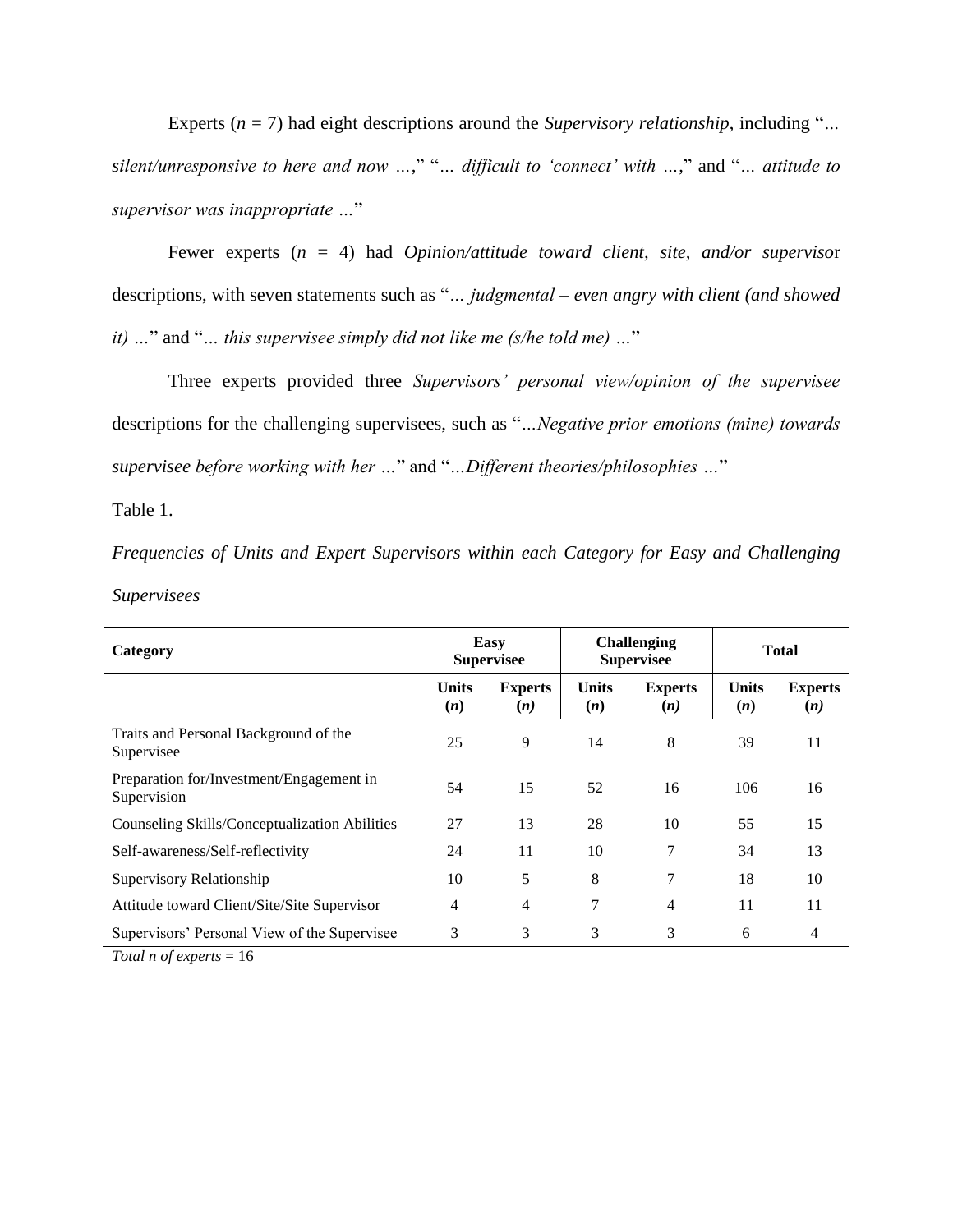### **Chi-square Analysis**

A Chi-square analysis was conducted to examine the frequency of descriptive units within each category by the two profiles, easy and challenging supervisees. First, we checked the minimum cell size assumption of Chi-square test of independence (i.e., at least 80% of the cells had expected cell counts more than 5 and no cell had an expected value of less than one; Tabachnick & Fidell, 2001). Our data slightly violated this assumption (79% of the cells had expected cell counts more than 5 and all the cells had an expected value of more than one). The Chi-square analysis did not reveal significant relationships among the seven descriptive categories and two supervisee profiles  $[\chi^2(6, 267) = 8.42, p > .01]$ . In other words, the number of descriptive units for easy and challenging supervisees in each category did not differ significantly.

#### **Discussion**

Expert supervisors' descriptions of what made their supervisees easy or challenging in their supervision sessions were organized into seven common categories. Our categories involved descriptions of supervisees' contributing/hindering personal traits and background, un/desired behaviors toward supervision, in/competencies to perform counseling skills and conceptualize the cases, self-awareness and self-reflection in/capabilities, supervisory relationship mis/behaviors, and positive/negative attitudes toward the clients, site, and/or supervisor as well as experts' personal views and opinions of the supervisee. In these categories, our experts provided similar numbers of descriptions for their easy and challenging supervisees. In other words, none of the categories appeared to be a more specific description for either of the supervisee profiles, and both easy and challenging supervisees' descriptions were equally represented in all seven categories. Our descriptive categories supported previous findings (e.g.,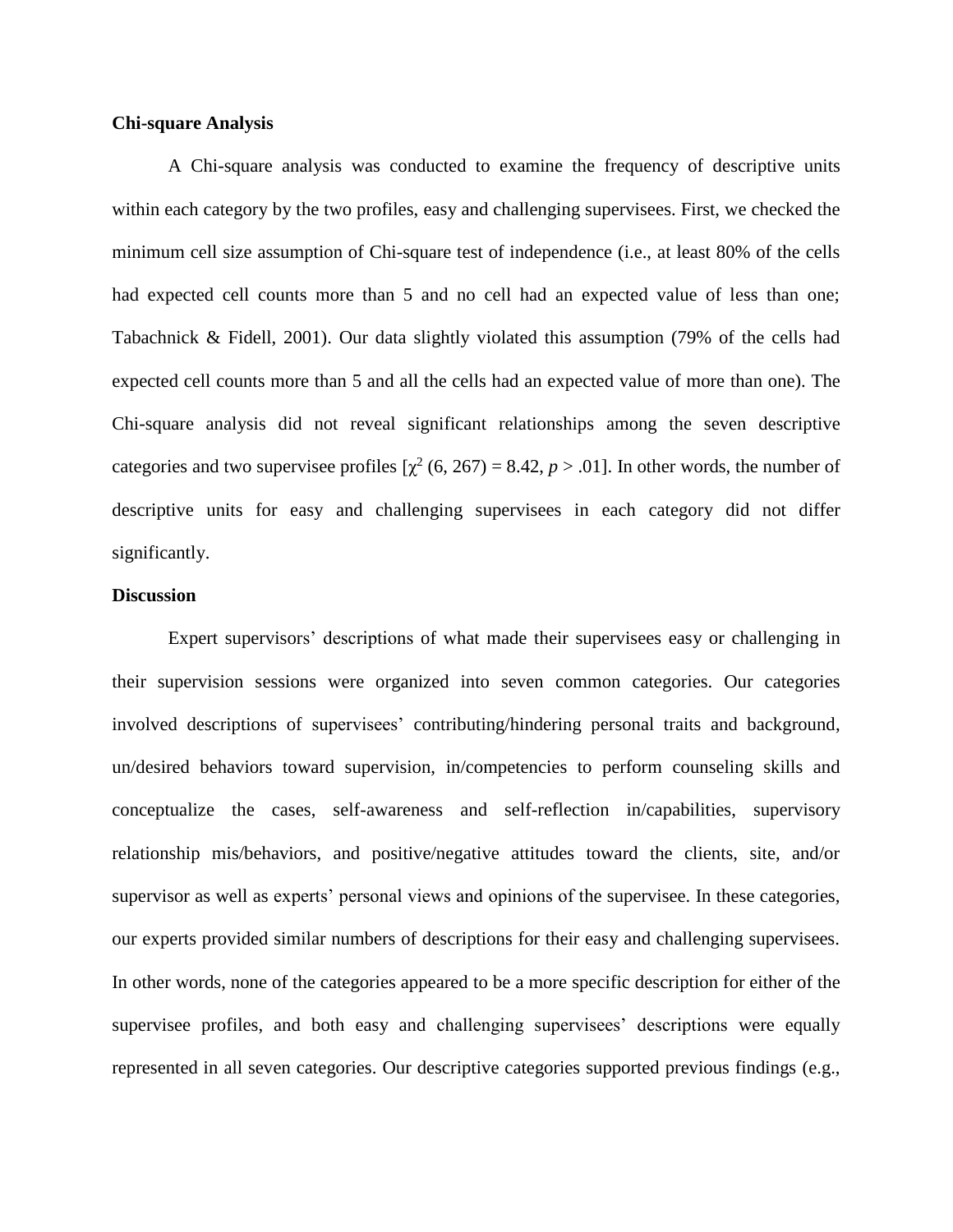Norem et al., 2005; Nelson et al., 2008) of good and challenging supervisees' traits and behaviors.

Our experts characterized their easy supervisees as having desired behaviors toward supervision, counseling skills and conceptualization competencies, high self-awareness and reflection, supportive personal traits and background, and positive supervisory relationship qualities, as well as constructive attitudes toward clients, site, and/or the supervisor. Similar to the previous study reports (Norem et al., 2005; Rodenhauser et al., 1989), easy supervisees were frequently described as bright, invested, engaged, open to feedback and experience, as well as highly self-reflective and good at keeping boundaries while being assertive within the supervisor relationship. Thus, experts said they worked well with supervisees who were more active and open in the supervision process, up for challenges and risks in their clinical practices, willing to explore self in relation to their practices, and capable of being collegial in the supervisory relationship. With these attitudes and qualities, supervisees appeared to be more likely to contribute to the effective supervisory processes.

Our experts' descriptions for the challenging supervisees also supported findings from previous studies (Grant et al., 2012; Nelson et al., 2008; Wilcoxon et al., 2005). Besides undesirable behaviors toward supervision and lack of competencies to perform counseling skills and conceptualize the cases, challenging supervisees according to our experts possessed hindering personal traits and background, deficiencies in self-awareness and self-reflection, and negative supervisory relationship characteristics and attitudes toward the clients, site, and/or the supervisor. Our experts described their challenging supervisees as rigid in their way of thinking, unprepared and uncooperative in the supervision process, less skilled/competent than where they were developmentally expected to be, unable to engage in self-reflection, and difficult to connect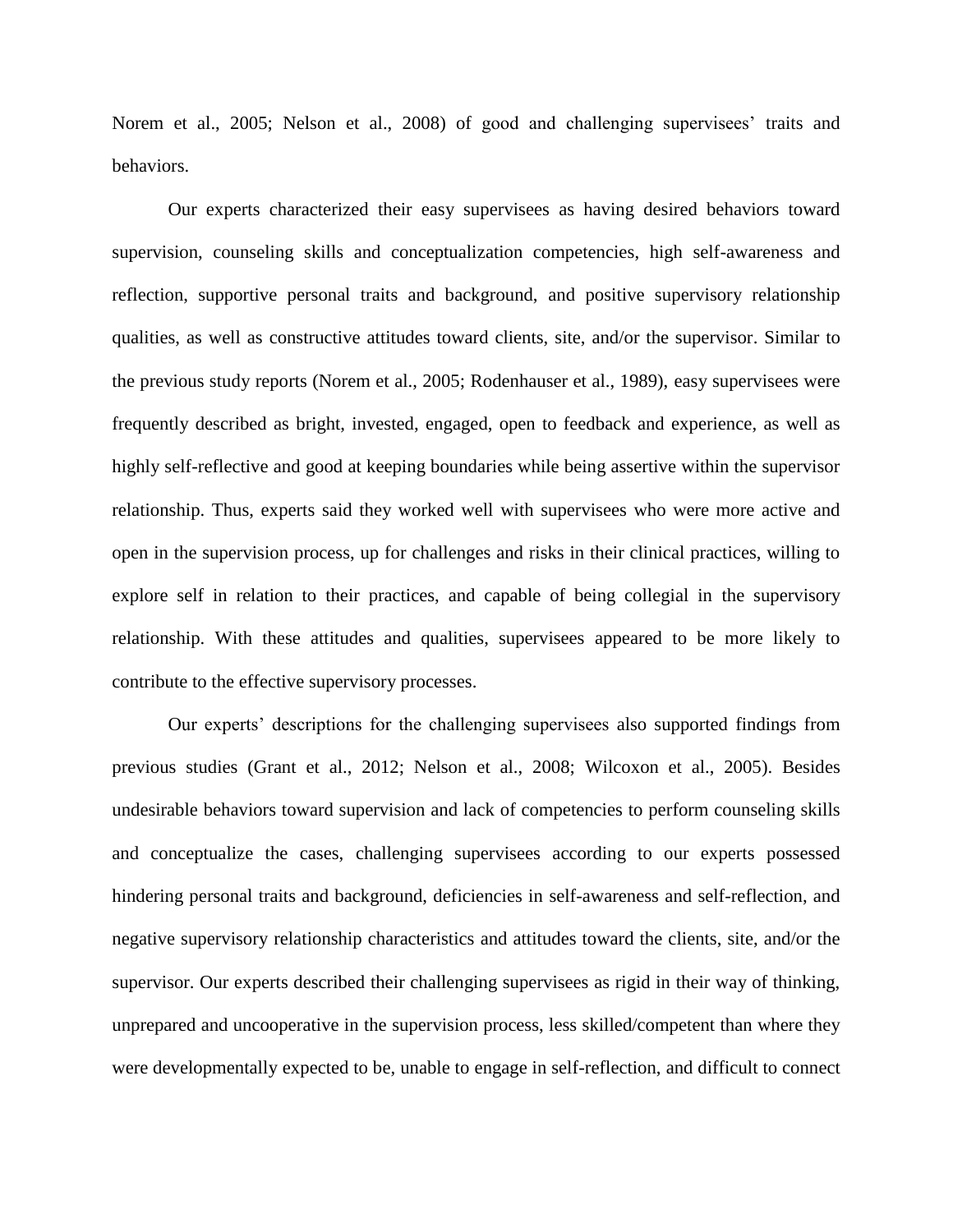with. Hence, our experts were challenged in their work with supervisees who did not seem to believe they had a lot to learn, and who were characterized by lack of investment in supervision, incompetent functioning in their clinical work, unresolved personal difficulties, challenges with self-awareness/reflection, and weak supervisory alliance. Challenging supervisees did not work with their supervisors to obtain the most out of supervision process or enhance their personal and professional development.

Characterizing both supervisee profiles, the largest frequencies of experts' descriptive units cumulated in the supervisees' *preparation for/investment/engagement in supervision*, *counseling skills/conceptualization abilities*, *traits and personal background*, and *selfawareness/self-reflectivity* categories (highest to lowest). With these categories describing both their easy and challenging supervisees, experts appeared to primarily articulate supervisees' commitment to supervision, clinical abilities to be effective with their clients, personal traits that contributed to their ability, and self-awareness and willingness to engage in self-reflection. In reading the descriptors from these categories, a potential reflection of their expert status seemed evidence. These categories seemed to include more objective assessments of specific supervisee behaviors. In other words, most of the experts' descriptions were based in observational factors, effective and ineffective behaviors, and/or characteristics of the supervisees. On the other hand, categories that appeared to involve expert supervisors' more subjective assessment of the supervisees appeared less frequently, again across both profiles. These categories included supervisees' *supervisory relationship qualities*, *their attitudes toward client/site/site supervisor* categories, and *experts' own personal view of the supervisee*. In short, when describing their easy and challenging supervisees, expert supervisors appeared to provide more concrete and objective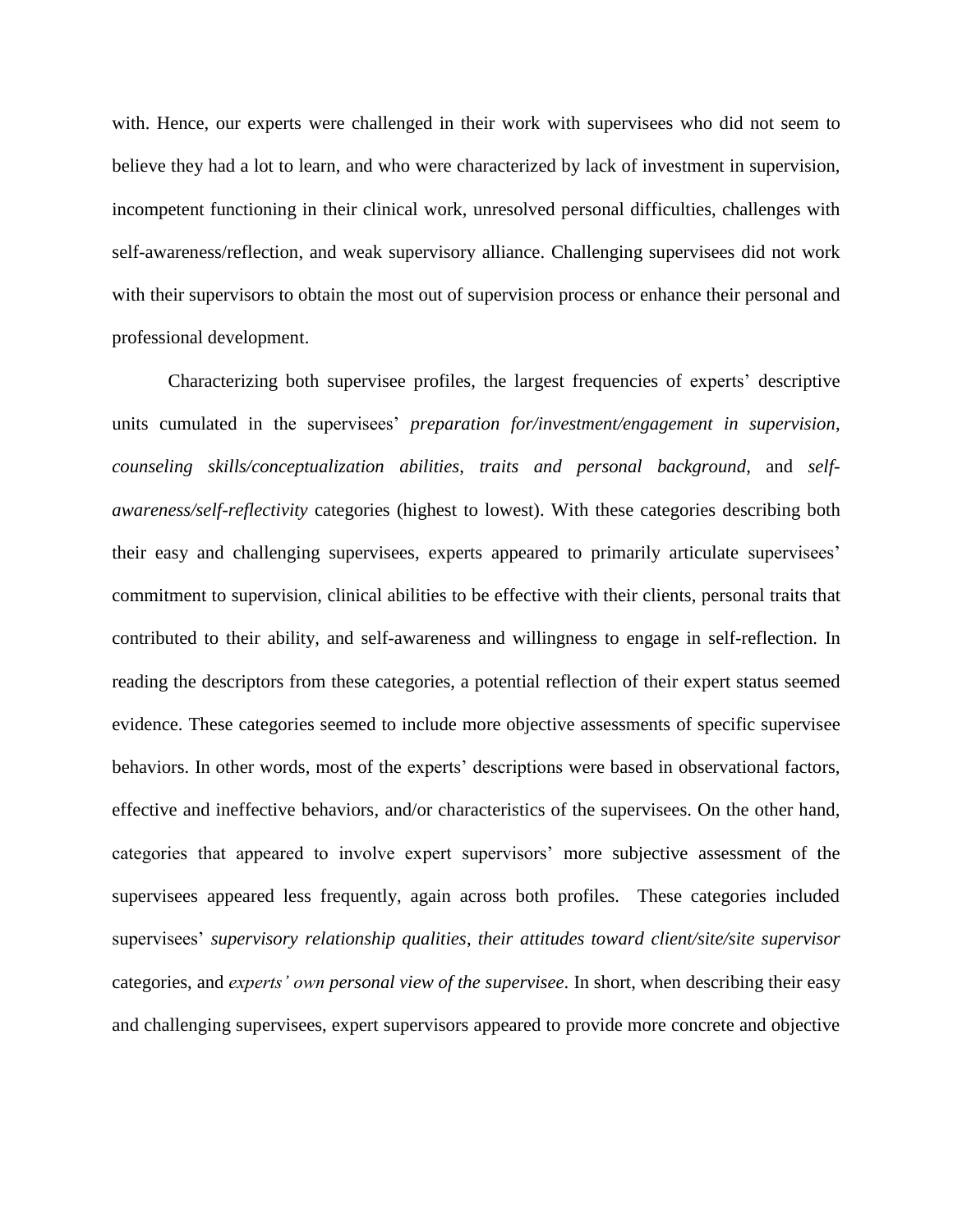descriptions of their supervisees' behaviors and/or characteristics than their own experience of the relationship and supervisee.

At first glance, these results seem to contradict those of previous studies in which the supervisory relationship was identified as a critical aspect of experts' supervision work with particularly challenging situations and supervisees (e.g., Grant et al., 2012; Kemer et al., 2017). This finding may indicate, however, that experts tend to rely on objective rather than subjective assessments of their supervisees to inform, prioritize, and choose interventions that use the supervisory relationship as the primary vehicle for their work. This interpretation would be in line with other research on experts, in that experts focused on more principle-based, solutionfocused conceptualizations while their novice counterparts presented more concrete components of the problem (Chi, Glaser, & Rees, 1982).

All or most of our experts' descriptions were represented in the supervisees' *preparation for/investment/engagement in supervision*, *counseling skills/conceptualization abilities*, *selfawareness/self-reflectivity*, *traits and personal background*, *attitudes toward client/site/site supervisor*, and *supervisory relationship* categories (most to least frequent). Thus, these six categories sufficiently represented our experts' descriptions for their easy and challenging supervisees. In contrast, the *supervisors' personal view/opinion of the supervisee* category represented a small number of experts. However, this category was a unique finding in the current study. Some of our experts expressed their own personal views/opinions of the supervisee (e.g., liked the student, negative prior emotions (mine) towards supervisee before working with her/him) as contributing to what made their supervisees easy or challenging. These experts seemed to be aware of their positive or negative personal views of the supervisee and their influence on the supervision practices; they stated them rather factually rather than with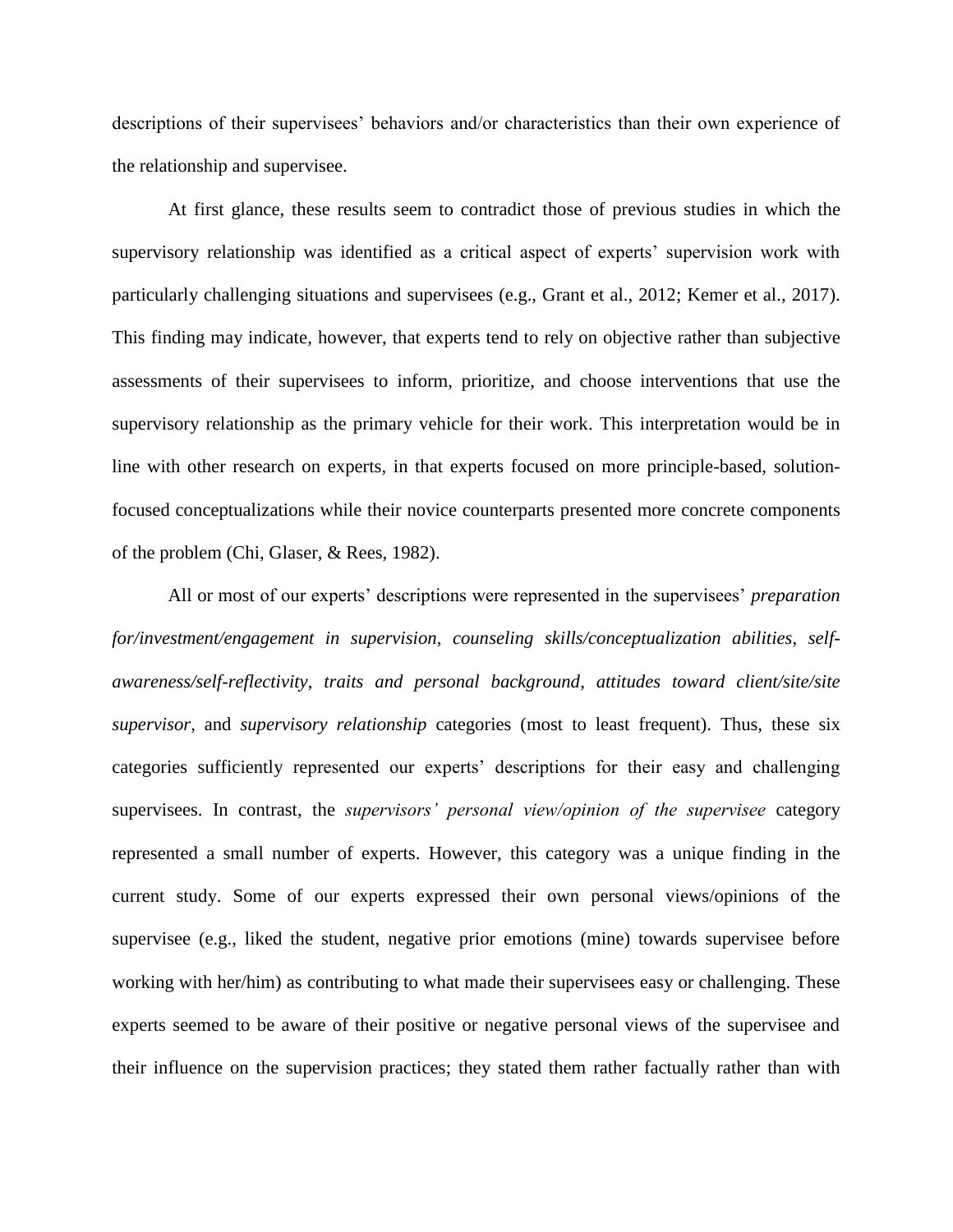emotion, however. Experts' awareness of their personal views/opinions or countertransference reactions (e.g., Grant et al., 2012; Ladany, Constantine, Miller, Erickson, & Muse-Burke, 2000) is supportive of the expertise literature. Glaser and Chi (1988) identified strong self-monitoring skills as one of the key characteristics of experts from different fields. In Kemer et al.'s study (2014), one of the five areas of expert clinical supervisors' supervision thoughts was their selfassessment and reflection, including awareness of their own feelings and biases. Expert supervisors in other studies also prioritized and used self-assessment and reflection in challenging supervisory situations (e.g., Grant et al., 2012; Kemer et al., 2017). Thus, experts' awareness and reports of their personal views/opinions of the both easy and challenging supervisees appear to be crucial indicators of experts' inclination to acknowledge and, potentially, address their own countertransference as well as feelings and biases.

#### **Limitations**

This study also comes with limitations. First, the descriptions and categories are limited to the experts who participated in this study. A different group of experts (e.g., from different supervisory settings, with a diverse race/ethnicity backgrounds) might report different descriptions and categories (e.g., multicultural similarities or differences). For example, in a study of cross-ethnic/racial supervision dyads, Burkard, Knox, Clarke, Phelps, and Inman (2014) found European American supervisors focused on supervisees-of-color's interpersonal skills while supervisors-of-color identified lack of cultural sensitivity. Second, we did not ask our participants to focus on a specific supervisee developmental/experience level (e.g., practicum counselor, doctoral supervisor). An examination of specific supervisee developmental/experience level might reveal different descriptions and categories. Despite representing a developmentally multifarious profile, the descriptions and categories obtained in this study cannot be attributed to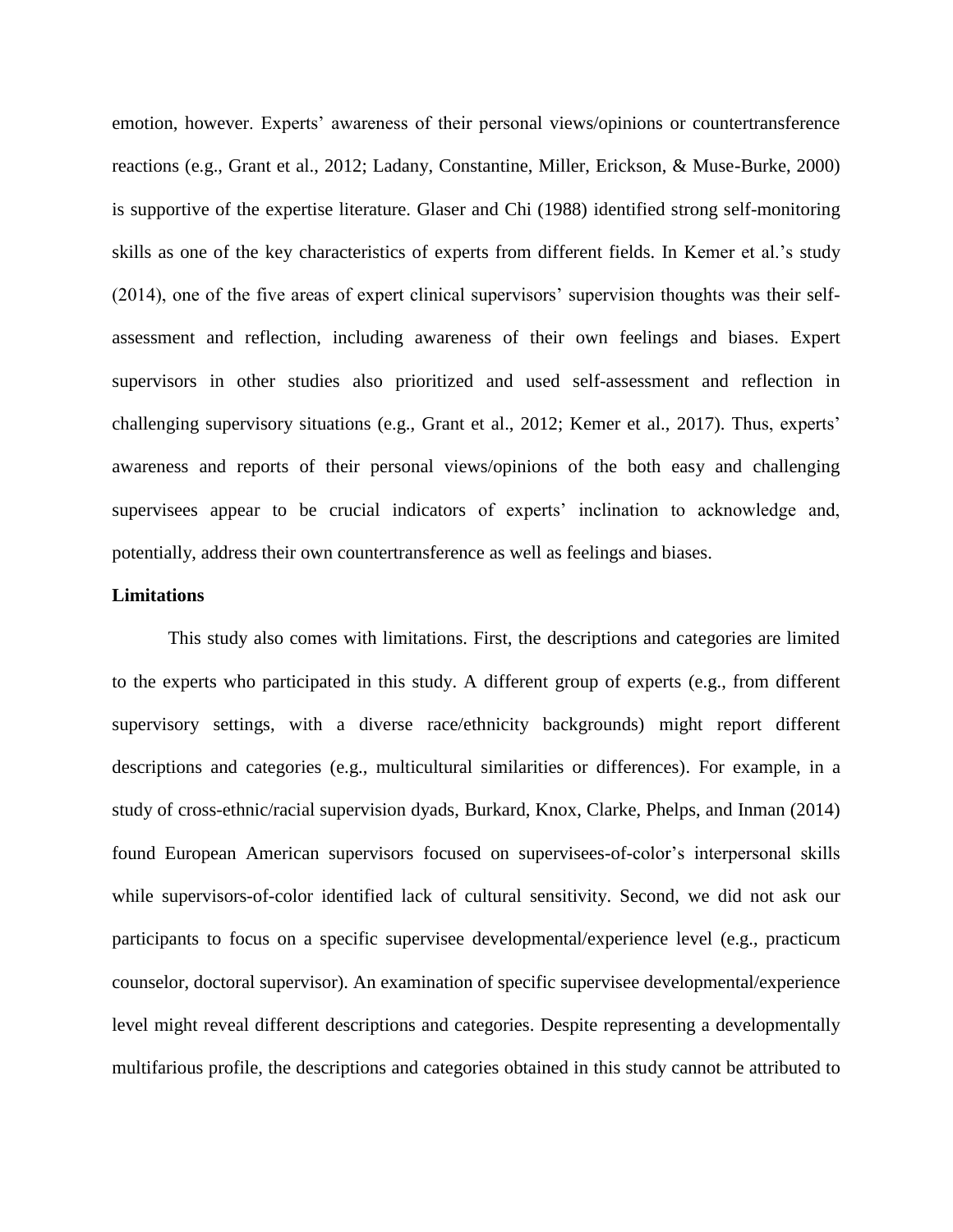a specific developmental level. Third, the sample size of the descriptive units in this content analysis was sufficient with the assumption of a higher level of sampling error; thus, our data slightly violated the Chi-square analysis expected cell-count assumption. Further studies with a larger unit sample size may yield confirmation for our findings and more generalizable results.

#### **Implications for Future Research and Practice**

Findings of the current study have implications for both future research and clinical supervision practices. Further research studies to understand experts' practices with their supervisees are needed. In the current study, we could not detect any differences when reading the descriptors based on demographics (e.g., age, years of experience as a supervisor, faculty position) of the supervisors, and none stood out in terms of tone, wording, or unique focus in any of the categories. Studies of supervisors in other settings (e.g., mental health agencies, schools, inpatient facilities), however, might reveal different descriptions of easy and challenging supervisees.

Across studies of expert supervisors (e.g., Kemer et al., 2014; Nelson et al., 2008), including this study, there is a good consensus on experts' structured thinking and selfmonitoring skills. Thus, further studies on experts' more nuanced descriptions and/or actual interactions with these supervisees should be examined through process research to illuminate how good/bad supervisee characteristics are manifested, what expert supervisors actually do with these supervisees, and what is effective (e.g., interventions, use of relationship). Moreover, in those studies, examinations of beginning supervisors as well as experts would inform supervisor training and our understanding of supervisor development. Of particular interest may be similarities and differences in the self-reflections of experts and beginning supervisors, and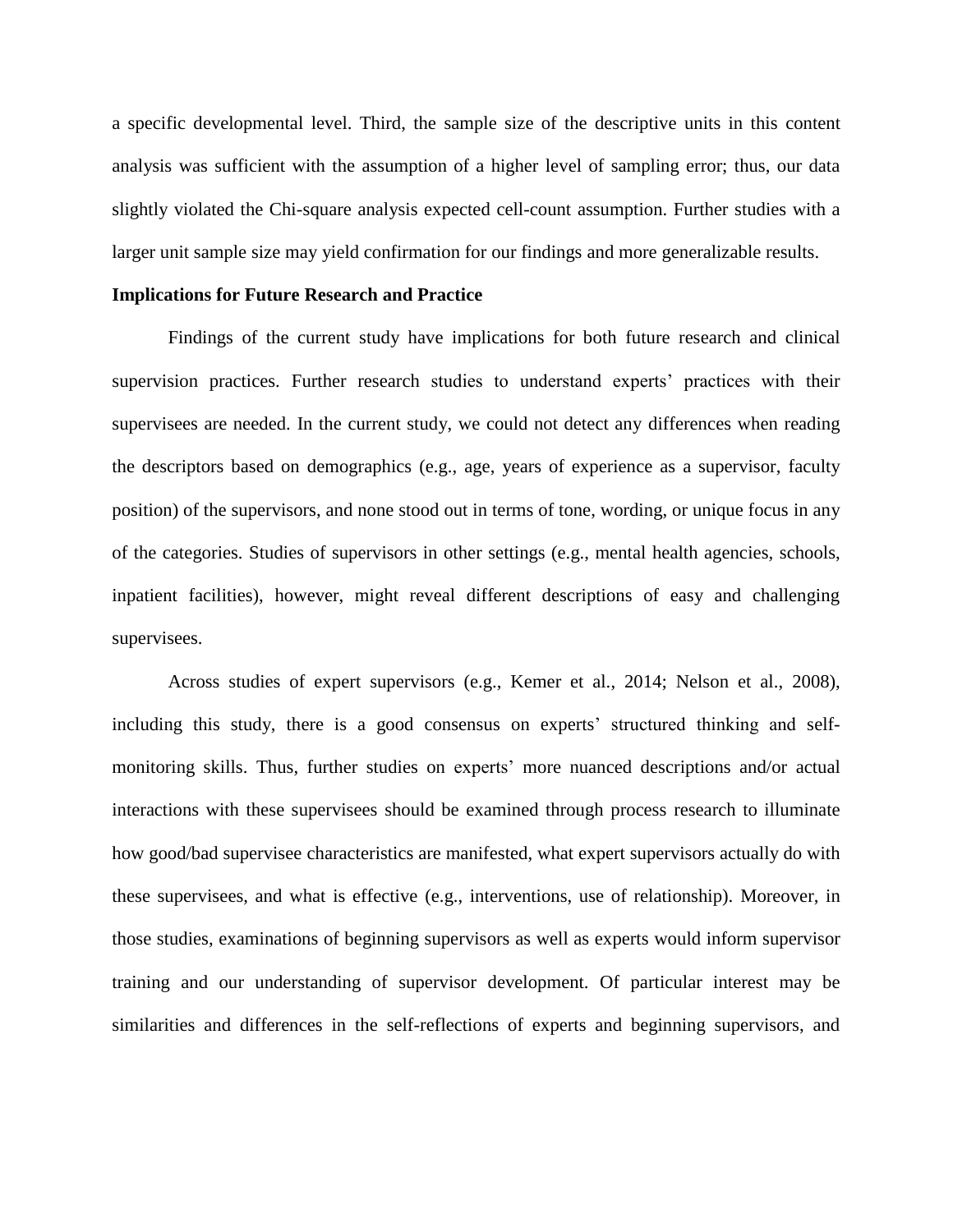research on how to help new supervisors move toward experts' reflective abilities as a way of enhancing their supervisory practice.

Our findings also have implications for clinical supervisors and supervisor training programs. Descriptions of easy and challenging supervisees in this study may help supervisors reflect on their own experiences with supervisees and develop a comprehensive assessment of their supervisees. Easy supervisees appeared more likely to get the most out of their training by becoming active participants and agents of their development as counselors. Supervisors may want to educate their supervisees about these characteristics, particularly in the initial stages of supervisory work, to promote supervisees' knowledge of how to get the most out of their supervision sessions. On the other hand, supervisors may want to pay attention to the descriptions of challenging supervisees and develop strategies to handle these situations. In these cases, gatekeeping and related interventions may be necessary for supervisors to consider and practice (Nelson, Oliver, Reeve, & McNichols, 2010). Moreover, regardless when working with easy and challenging supervisees, supervisors' reflections on their own contributions to the supervisory situations is a crucial area for developing awareness, including when to pursue consultation and/or supervision for themselves. Thus, supervisor training programs could promote self-reflective practice by involving and highlighting these descriptions and categories in their curricula.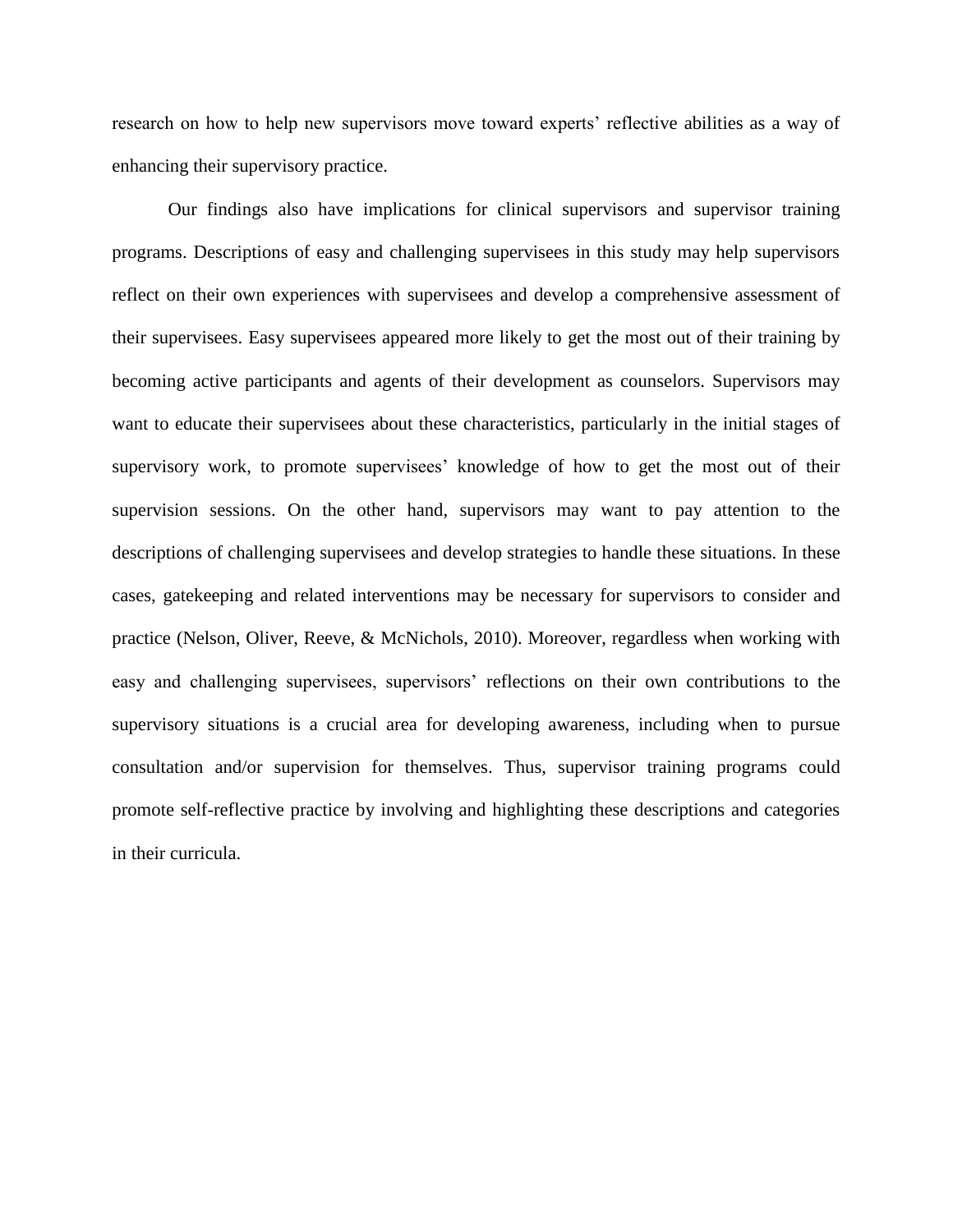#### References

- Borders, L. D., & Brown, L. L. (2005). *The new handbook of counseling supervision*. New York, NY: Lawrence Erlbaum.
- Bernard, J. M., & Goodyear, R. K. (2014). *Fundamentals of clinical supervision* (5<sup>th</sup> ed.). Needham Heights, MA: Allyn & Bacon.
- Burkard, A. W., Knox, S., Clarke, R. D., Phelps, D. L., & Inman, A. G. (2014). Supervisors' experiences or providing difficult feedback in cross-ethnic/racial supervision. *The Counseling Psychologist, 42*, 314-344. doi: 10.1177/0011000012461157
- Chase, W. G., & Simon, H. A. (1973). Perception in chess. *Cognitive Psychology, 4*, 55–81. doi:10.1016/0010-0285(73)90004-2
- Chi, M. T. H., Glaser, R. & Rees, E. (1982). Expertise in problem solving. In R. Sternberg (Ed.), *Advances in the psychology of human intelligence* (pp. 7–76). Hillsdale, NJ: Erlbaum.
- Glaser, R. (1985). *The nature of expertise*. (Occasional Paper No. 107). Columbus, OH: National Center for Research in Vocational Education. Retrieved from ERIC database. (ED261190)
- Glaser, R., & Chi, M. T. H. (1988). Overview. In M. T. H. Chi, R. Glaser, & M. J. Farr (Eds.), *The nature of expertise* (pp. xv–xxviii). Hillsdale, NJ: Erlbaum.
- Grant, J., Schofield, M. J., & Crawford, S. (2012). Managing difficulties in supervision: Supervisors' perspectives. *Journal of Counseling Psychology, 59,* 528–541. doi: 10.1037/a0030000
- Gwet, L. K. (2012). *Handbook of inter-rater reliability: The definitive guide to measuring the*  extent of agreement among raters (3<sup>rd</sup> ed.). Gaithersburg, MD: Advanced Analytics, LLC.
- Insch, G. S., Moore, J. E., & Murphy, L. D. (1997). Content analysis in leadership research: Examples, procedures, and suggestions for future use. *Leadership Quarterly, 8*, 1-25. doi:10.1016/S1048-9843(97)90028-X
- Kemer, G. (2012). *Mapping expert supervisors' cognitions* (Doctoral dissertation)*.* Retrieved from http://libres.uncg.edu/ir/uncg/f/Kemer\_uncg\_0154D\_10996.pdf
- Kemer, G., Borders, L. D., & Willse, J. (2014). Cognitions of expert supervisors in academe: A concept mapping approach. *Counselor Education and Supervision*, *53*, 2-18. doi: 10.1002/j.1556-6978.2014.00045.x
- Kemer, G., Borders, L. D., & Yel, N. (2017). Expert counseling supervisors' cognitions while working with easy and challenging supervisees. *Counselor Education and Supervision, 56,* 50-64.
- Krippendorff, K. (2012). *Content analysis: An introduction to its methodology*. Thousand Oaks, CA: Sage.
- Ladany, N., Constantine, M. G., Miller, K., Erickson, C. D., & Muse-Burke, J. L. (2000). Supervisor countertransference: A qualitative investigation into its identification and description. *Journal of Counseling Psychology*, *47*, 102-115. doi: 10.1037//0022- 0167.47.1.102
- Nelson, K. W., Oliver, M., Reeve, J., & McNichols, C. (2010). *Gatekeeping and supervisory intervention: Complex ethical processes.* Retrieved from http://counselingoutfitters.com/vistas/vistas10/Article 42.pdf
- Nelson, M., Barnes, K. L., Evans, A. L., & Triggiano, P. J. (2008). Working with conflict in clinical supervision: Wise supervisors' perspectives. *Journal of Counseling Psychology,*